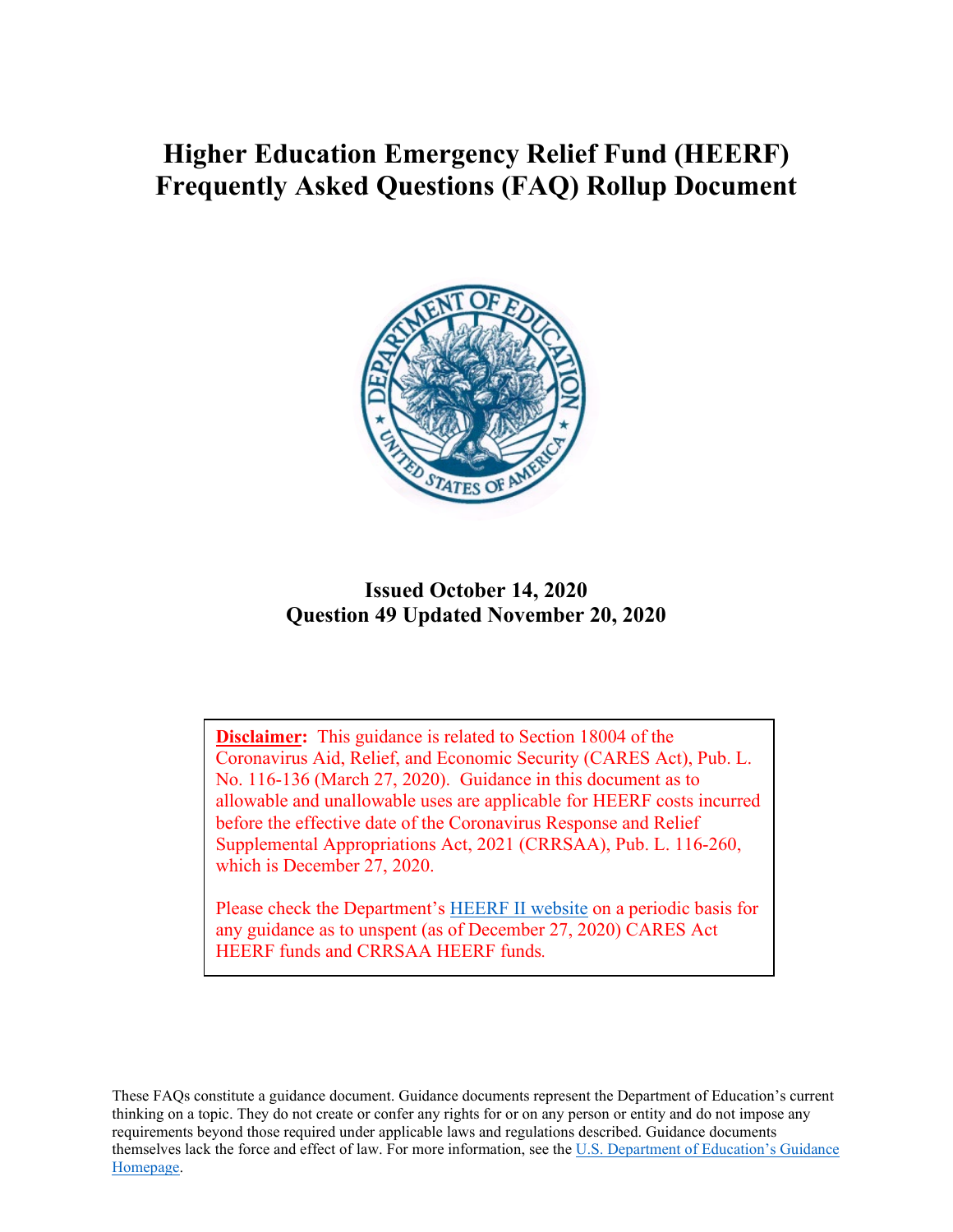# **HEERF FAQ Rollup Document**

# **Table of Contents**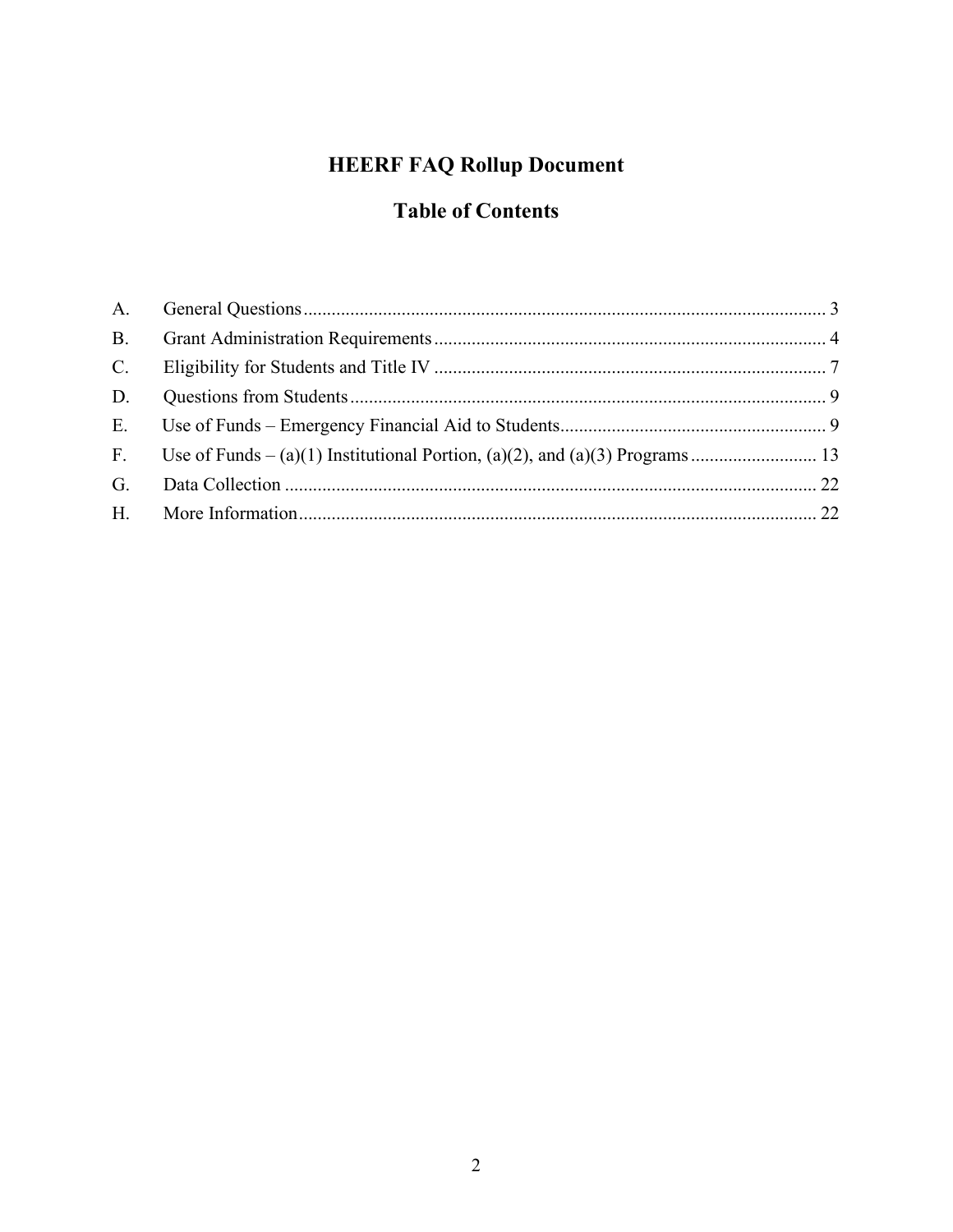# <span id="page-2-0"></span>**A.General Questions**

**1. Question:** Which previously-issued FAQ documents are included in this Rollup Document?

**Answer:** The following five FAQ documents are included in this Rollup Document:

- [CARES Act HEERF Round](https://www2.ed.gov/about/offices/list/ope/round3heerffaqs1022020.pdf) 3 FAQs (October 2, 2020)
- [CARES Act HEERF Supplemental FAQs](https://www2.ed.gov/about/offices/list/ope/caresactsupplementalfaqs63020-90820revision.pdf) (Issued June 30, 2020 and Revised September 8, 2020)
- [CARES Act HEERF Student FAQs](https://www2.ed.gov/about/offices/list/ope/studentfaqs515.pdf) (May 15, 2020)
- [CARES Act HEERF Emergency Financial Aid Grants to Students under Section](https://www2.ed.gov/about/offices/list/ope/heerfstudentfaqs.pdf)  [18004\(a\)\(1\) and 18004\(c\) FAQs](https://www2.ed.gov/about/offices/list/ope/heerfstudentfaqs.pdf) (April 9, 2020) ("Student Portion FAQs")
- CARES Act HEERF Institutional Portion under Section 18004(a)(1) and [18004\(c\)FAQs](https://www2.ed.gov/about/offices/list/ope/heerfinstitutionalfaqs.pdf) (April 9, 2020) ("Institutional Portion FAQs")

The FAQs in this Rollup Document are taken from these previously-issued documents listed above. They are categorized and complied into this one Rollup Document to maximize the convenience and accessibility of our FAQs for our HEERF grantee community.

**2. Question:** What programs do these FAQs apply to?

**Answer:** While this depends on the circumstances specific to each FAQ, these FAQs generally apply to the following HEERF programs:

| <b>Program</b> (with link to website)                                               | <b>CFDA</b> | <b>CARES Act Section</b> |
|-------------------------------------------------------------------------------------|-------------|--------------------------|
| <b>Student Portion</b>                                                              | 84.425E     | 18004(a)(1)              |
| <b>Institutional Portion</b>                                                        | 84.425F     | 18004(a)(1)              |
| <b>Historically Black Colleges and</b><br>Universities (HBCUs)                      | 84.425J     | 18004(a)(2)              |
| <b>Tribally Controlled Colleges and</b><br>Universities (TCCUs)                     | 84.425K     | 18004(a)(2)              |
| <b>Minority Serving Institutions (MSIs)</b>                                         | 84.425L     | 18004(a)(2)              |
| Strengthening Institutions Program (SIP)                                            | 84.425M     | 18004(a)(2)              |
| Fund for the Improvement of Postsecondary<br><b>Education (FIPSE) Formula Grant</b> | 84.425N     | 18004(a)(3)              |

The FAQs in this rollup document do not apply to the Institutional Resilience and Expanded Postsecondary Opportunity (IREPO) grant competition (FIPSE Competitive Grant). More information regarding that program is available here: [https://www2.ed.gov/about/offices/list/ope/heerfirepo.html.](https://www2.ed.gov/about/offices/list/ope/heerfirepo.html)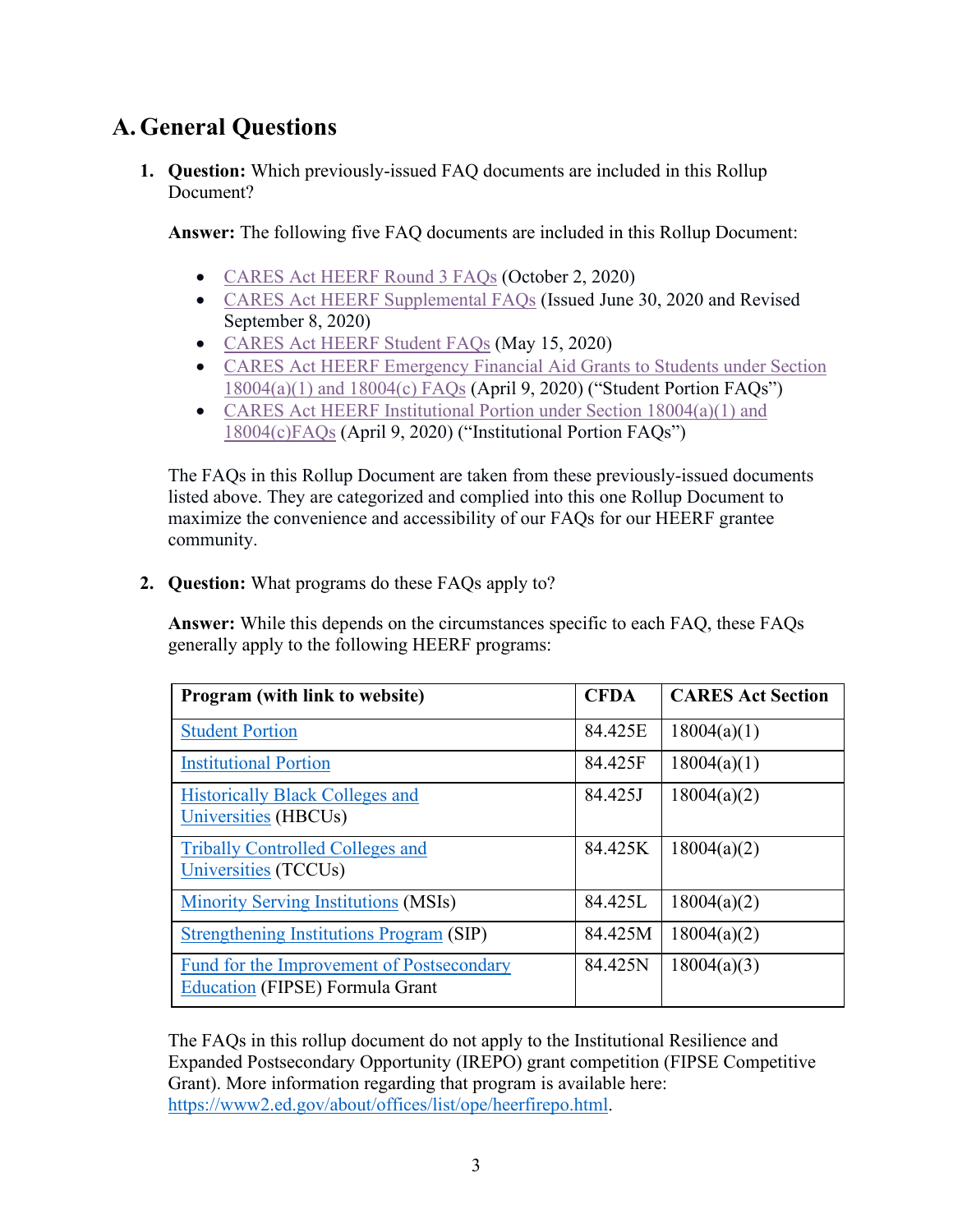## <span id="page-3-0"></span>**B. Grant Administration Requirements**

**3. Question:** If an institution does not enter into the Funding Certification and Agreement for Emergency Financial Aid Grants to Students under the CARES Act, may the institution still receive funds for Recipient's Institutional Costs?

**Answer:** No. An institution must have entered into the Funding Certification and Agreement for Emergency Financial Aid Grants to Students under the CARES Act to receive funds for Recipient's Institutional Costs. (Institutional Portion FAQs).

**4. Question:** Who must sign the Certification and Agreement for the Institutional Portion of the HEERF Formula Grants Authorized by Sections 18004(a)(1) and 18004(c) of the CARES Act?

**Answer:** An institution's authorized representative must sign the Certification and Agreement. Typically, that person is the institution's president, chancellor, or Chief Executive Officer (CEO), or their delegated representative. (Institutional Portion FAQs).

**5. Question:** What obligation does an institution have to continue to pay all its employees after accepting the funds for the emergency financial aid grants to students?

**Answer:** The CARES Act requires each institution that accepts funds from the HEERF, including funds used to pay emergency financial aid grants, to continue to pay employees and contractors to the greatest extent practicable based on the unique financial circumstances of each institution; however, institutions may not use emergency financial aid grants to students to pay employees and contractors. (Student Portion FAQs).

**6. Question:** What is the deadline (project period or period of performance) for institutions to spend HEERF funds received under the CARES Act?

**Answer:** All institutions were given 1 calendar year (365 days) from the date of award in their HEERF Grant Award Notification (GAN) to complete the performance of their HEERF grant.<sup>[1](#page-3-1)</sup> Therefore, for example, if a grantee received a GAN on April 7, 2020, the one calendar year period of performance for their HEERF grant would be through April 6, 2021.

Please note that after the end of the year-long period of performance, grantees have an additional 90 calendar days to liquidate their obligations made during their year-long period of performance as part of the grant closeout procedures [\(2 CFR § 200.343\(b\)\)](https://www.ecfr.gov/cgi-bin/text-idx?SID=f7a856431a8657a3e10f2f3cf3a71cc2&mc=true&node=se2.1.200_1343&rgn=div8).

The Department understands that some grantees, even given the emergency nature of the HEERF grant, may be unable to obligate funds by this time. Consequently, no-cost extensions (NCEs) of up to 12 months are available as provided for in 2 CFR  $\frac{1}{5}$ 

<span id="page-3-1"></span><sup>&</sup>lt;sup>1</sup> See Box 6 in your HEERF GAN ("Federal Funding Period"). All HEERF grant programs received a 1 calendar year period of performance from their GAN.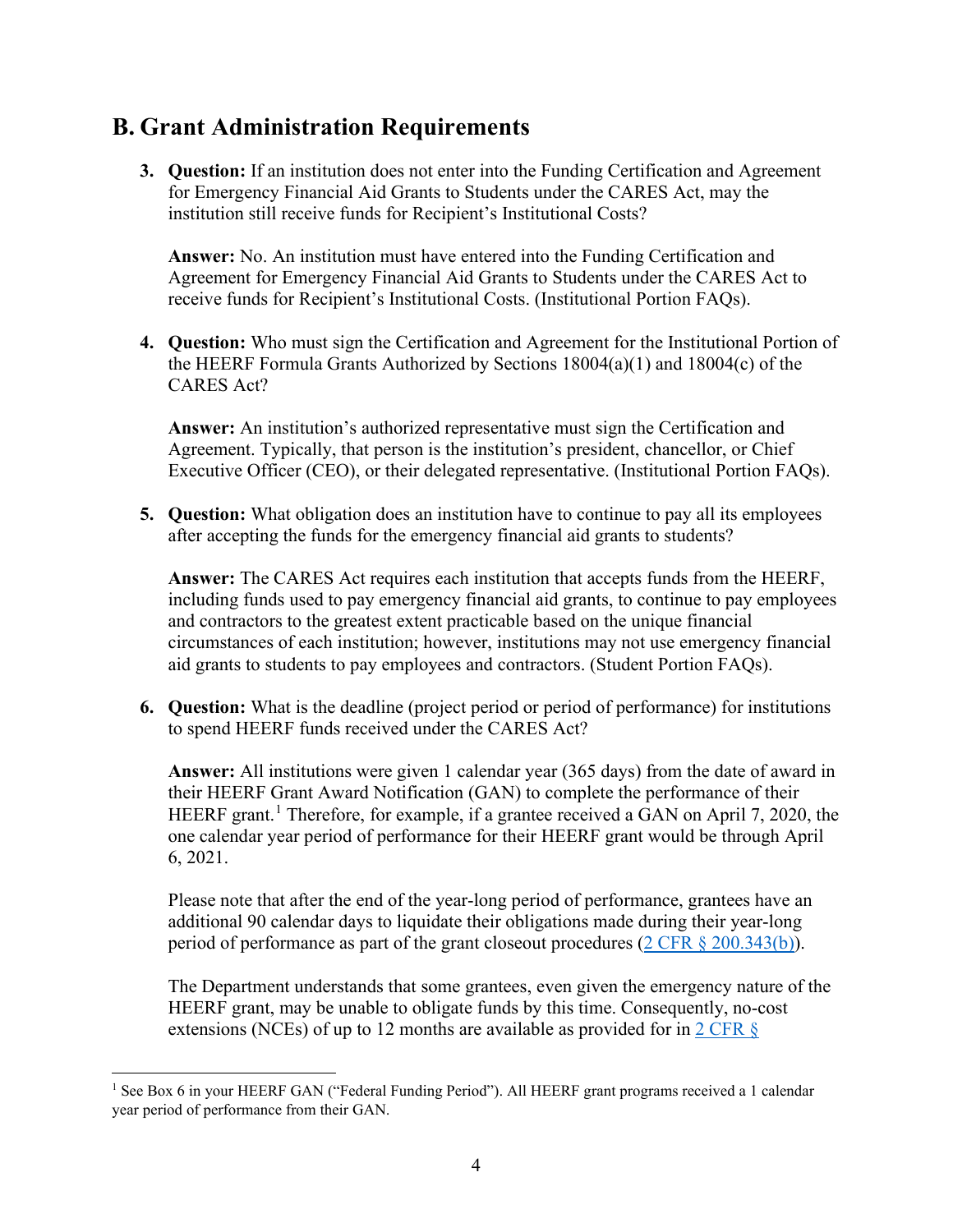$200.308(d)(2)$ . NCEs may not be exercised merely for the purpose of using unobligated balances. Given the emergency nature of HEERF grants, the Department does not intend an NCE to extend longer than 12 months. HEERF grantees are encouraged to discuss any need for an NCE with their respective program officer well in advance of the end of their grant period of performance.

For general information about grant management, grantee responsibilities, and grant closeout, please consult our guide, *Grantmaking at ED*, [available here.](https://www2.ed.gov/fund/grant/about/grantmaking/index.html) (Supplemental FAQs).

**7. Question:** If an institution chooses to only use some of its HEERF allocation, if the funds are encumbered, but not yet spent by the end of the HEERF grant performance period, will the funds be reclaimed by the Department?

**Answer:** Yes, the Department may reclaim those funds. Institutions were given one calendar year (365 days) from the date of award in their HEERF Grant Award Notification (GAN) to complete the performance of their HEERF grants. [2](#page-4-0) Therefore, for example, if a grantee received a GAN on April 7, 2020, the one calendar year period of performance for its HEERF grant would be through April 6, 2021.

After the one calendar year period of performance, a grantee has 90 days to liquidate (or make final payment on) previously obligated funds**.** Grant closeout procedures are described in more detail in [2 CFR § 200.343.](https://www.ecfr.gov/cgi-bin/text-idx?SID=7385142805627775f3966b213f952140&mc=true&node=se2.1.200_1343&rgn=div8)

The point of emergency funds is to spend them immediately to cover costs or losses, as applicable, associated with the emergency. However, the Department understands that changes in enrollment levels, the need to reserve funds in the event that the emergency is prolonged, or other challenges, may render a campus unable to obligate all of their funds by the end of the award year. Consequently, no-cost extensions (NCEs) of up to 12 months are available as provided for in  $2 \text{ CFR } \frac{8}{9}$  200.308(d)(2). NCEs may not be exercised merely for the purpose of using unobligated balances. Given the emergency nature of HEERF grants, the Department does not intend an NCE to extend longer than 12 months. HEERF grantees are encouraged to discuss any need for an NCE with their respective program officer well in advance of the end of their grant period of performance.

See also the Department's revised response to question 1 in our [HEERF CARES Act](https://www2.ed.gov/about/offices/list/ope/caresactsupplementalfaqs63020-90820revision.pdf)  [Supplemental FAQs](https://www2.ed.gov/about/offices/list/ope/caresactsupplementalfaqs63020-90820revision.pdf) released on June 30, 2020 and revised on September 8, 2020. (Round 3 FAQs).

**8. Question:** Do all of the requirements in the *[Uniform Administrative Requirements, Cost](https://www.ecfr.gov/cgi-bin/text-idx?SID=0dcb64fbb82d8d08276a5bdeed09ef3f&mc=true&tpl=/ecfrbrowse/Title02/2cfr200_main_02.tpl)  [Principles, And Audit Requirements For Federal Awards](https://www.ecfr.gov/cgi-bin/text-idx?SID=0dcb64fbb82d8d08276a5bdeed09ef3f&mc=true&tpl=/ecfrbrowse/Title02/2cfr200_main_02.tpl)* (the "Uniform Guidance," at 2 CFR part 200) apply to the HEERF grants?

<span id="page-4-0"></span><sup>2</sup> See Box 6 in your HEERF GAN ("Federal Funding Period").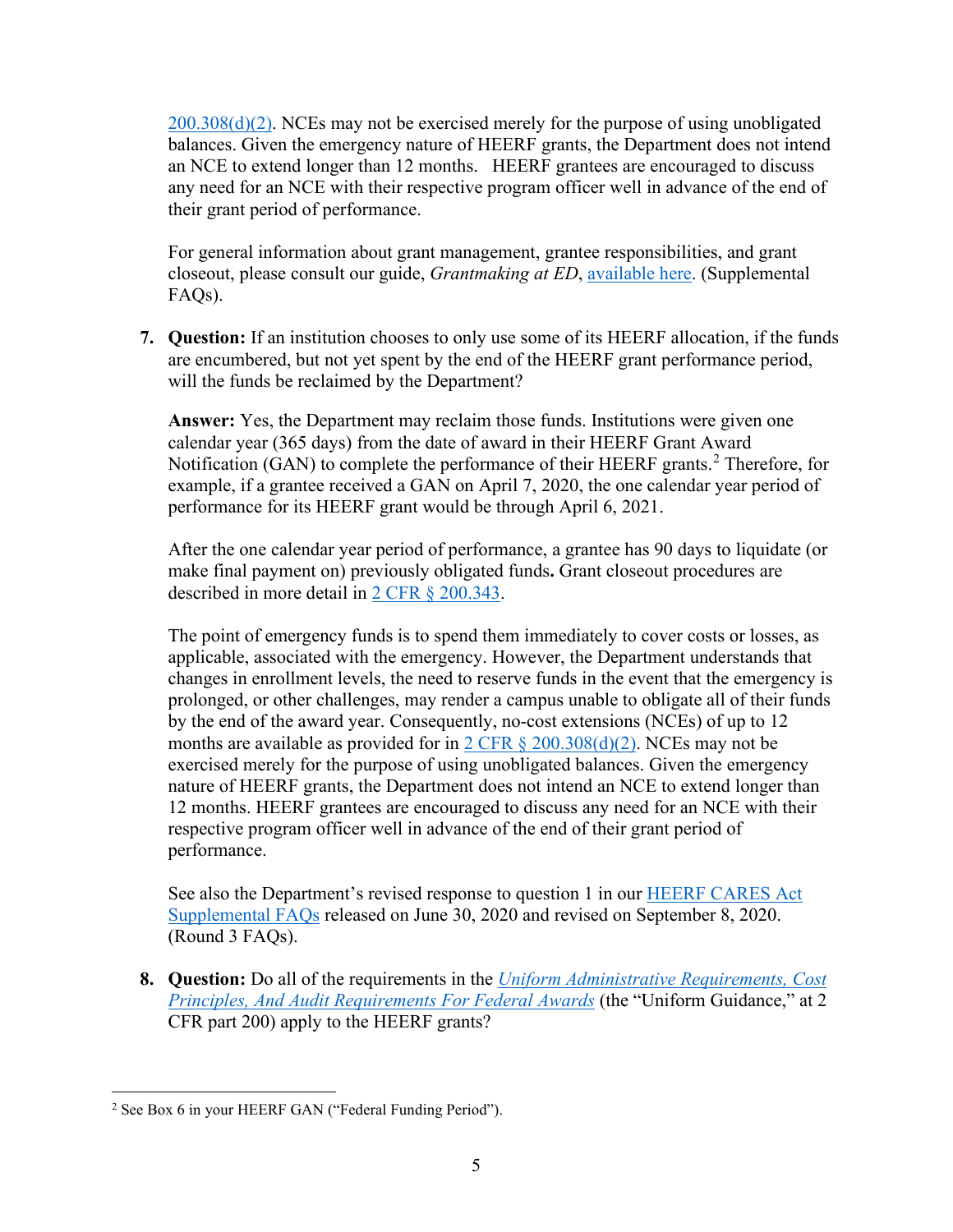**Answer:** Yes. The Department has consistently held that grant funds awarded under the HEERF are subject to the requirements of the Uniform Guidance in 2 CFR part 200. Notice of the applicability of these provisions was provided in the Certification and Agreement documents that all grantees affirmatively signed prior to submitting their requests for funding, as well as in each Grant Award Notice (GAN).

Where a conflict may exist between the provisions of the CARES Act and those of 2 CFR part 200, the CARES Act would supersede. The Department remains available to answer any questions you might have about the applicability of certain provisions of 2 CFR part 200 to your HEERF grant. Proper administration of these funds will be subject to audit and should be taken seriously by each grantee. (Round 3 FAQs).

**9. Question:** My institution drew down the full amount of its Student Aid Portion allocation under section 18004(a)(1) soon after it was made available. However, we have not been able to fully distribute the emergency financial aid grants to students as quickly as planned. Does my institution need to refund the portion not yet spent?

**Answer:** In accordance with [2 CFR § 200.305\(b\)](https://www.ecfr.gov/cgi-bin/text-idx?SID=951f5b40a9a40332ebf3237d1260dfb8&mc=true&node=se2.1.200_1305&rgn=div8) of the Uniform Guidance, which applies to the HEERF grants, grantees must seek to minimize the time between drawing down funds from the G5 system and applying those funds to support a grant award's activities. Consistent with this requirement, grantees must maintain grant funds in interest-bearing accounts, and any interest earned on grant funds above \$500 per year must be remitted to the Federal government.

Therefore, the Department encourages grantees to establish a distribution plan prior to an initial draw down of grant funds. In addition, we urge grantees to only draw down the minimum amount of grant funds necessary, and where the grant funds are able to be applied promptly to each HEERF grant's purposes.

Based on the circumstances described above, an institution should refund any portion of the HEERF award that it does not have an immediate ability to expend on emergency financial grants to students, until the institution has a plan for the orderly distribution of the remainder of the funds. It can then be re-drawn from the institution's account in G5. (Round 3 FAQs).

**10. Question:** Can an institution incur costs on a "pre-award" basis, or do we need to wait for a GAN and an actual start date?

**Answer:** Yes, a HEERF applicant may incur pre-award costs. Generally, under 2 CFR § [200.458](https://www.ecfr.gov/cgi-bin/text-idx?SID=951f5b40a9a40332ebf3237d1260dfb8&mc=true&node=se2.1.200_1458&rgn=div8) and [200.308\(d\)\(1\),](https://www.ecfr.gov/cgi-bin/text-idx?SID=951f5b40a9a40332ebf3237d1260dfb8&mc=true&node=se2.1.200_1308&rgn=div8) a grantee may incur project costs 90 calendar days before the Federal awarding agency makes the Federal award. However, an institution should understand that it is not guaranteed any funding that the Department has not committed to it in a GAN.

Such costs must be directly pursuant to the negotiation and in anticipation of the Federal award where such costs are necessary for efficient and timely performance of the scope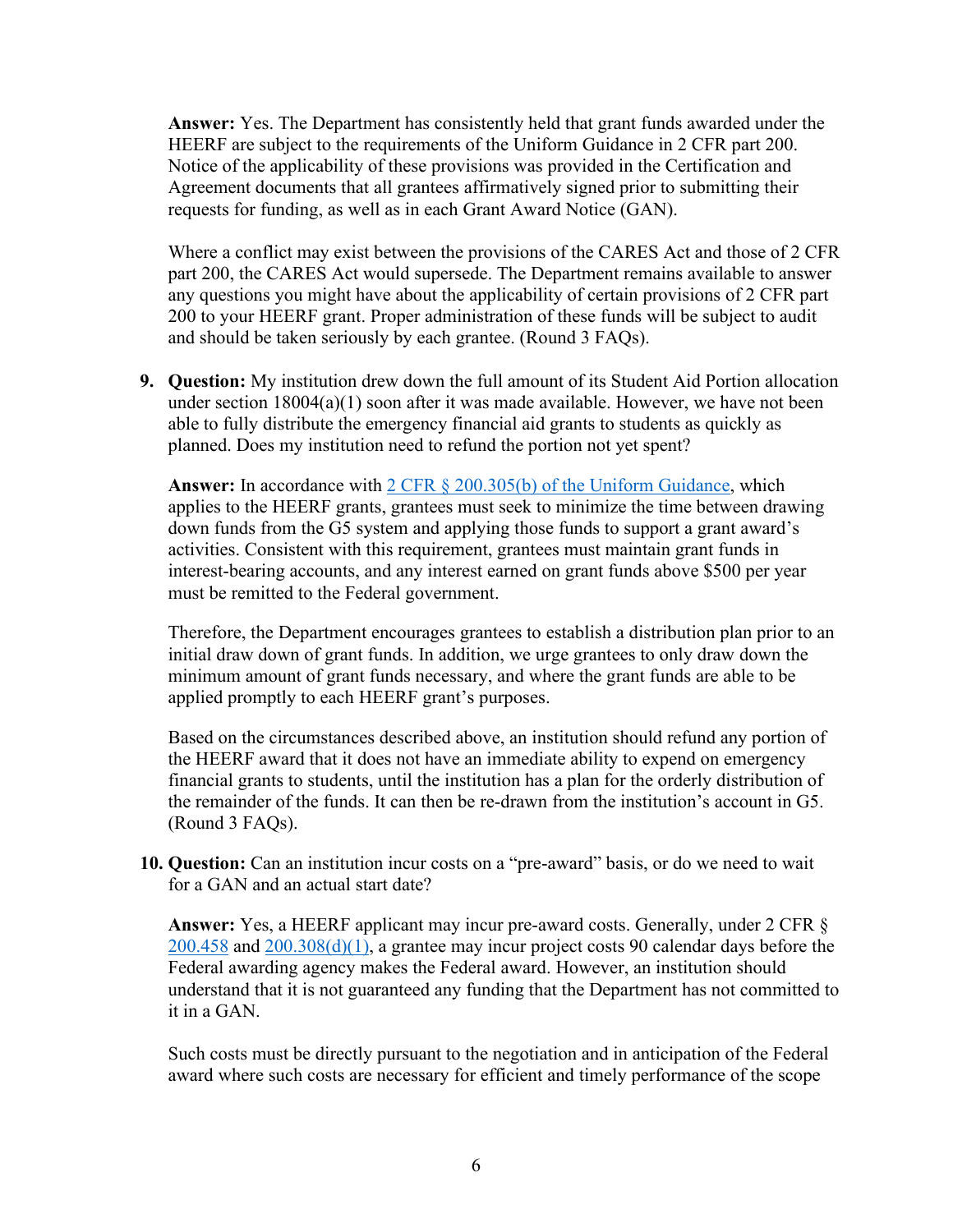of work. Such costs are allowable only to the extent that they would have been allowable if incurred after the date of the Federal award.

However, for all Education Stabilization Funds (ESF), including HEERF, no pre-awards costs are permissible for any expenditure incurred prior to March 13, 2020, the date the President declared the national emergency due to COVID-19. (Round 3 FAQs).

**11. Question:** Will funds provided through the CARES Act be included in an institution's 90/10 calculation?

**Answer:** Funds paid directly to institutions by the Department through the HEERF will not be included as revenue for 90/10 purposes. (Student Portion FAQs).

**12. Question:** Does an institution need to know its allocated amount under section 18004(a)(3) of the CARES Act to apply for such funds?

**Answer:** Yes. The amount must be entered on the [SF-424 form,](https://www.grants.gov/forms/sf-424-family.html) although if the amount is not known at the time of application, an applicant may leave the amount blank. The allocation table is now available at [https://www2.ed.gov/about/offices/list/ope/finalallocationcaresactsec18004a3.xlsx.](https://www2.ed.gov/about/offices/list/ope/finalallocationcaresactsec18004a3.xlsx)

In addition, the Department has recently issued a notice inviting applications for the Institutional Resilience and Expanded Postsecondary Opportunity (IREPO) Grant Program Competition (FIPSE Competitive Grant), with more information available here: [https://www2.ed.gov/about/offices/list/ope/heerfirepo.html.](https://www2.ed.gov/about/offices/list/ope/heerfirepo.html) (Round 3 FAQs).

### <span id="page-6-0"></span>**C.Eligibility for Students and Title IV**

**13. Question:** What students are eligible to receive emergency financial aid grants from the HEERF?

**Answer:** Only students who are or could be eligible to participate in programs under Section 484 in Title IV of the Higher Education Act of 1965, as amended (HEA), may receive emergency financial aid grants. If a student has filed a Free Application for Federal Student Aid (FAFSA), then the student has demonstrated eligibility to participate in programs under Section 484 the HEA. Students who have not filed a FAFSA but who are eligible to file a FAFSA also may receive emergency financial aid grants. The criteria to participate in programs under Section 484 of the HEA include but are not limited to the following: U.S. citizenship or eligible noncitizen; a valid Social Security number; registration with Selective Service (if the student is male); and a high school diploma, GED, or completion of high school in an approved homeschool setting. (Student Portion  $\text{FAQs}$ ).<sup>[3](#page-6-1)</sup>

<span id="page-6-1"></span><sup>&</sup>lt;sup>3</sup> This FAQ has been superseded by the June 17, 2020 release of an [Interim Final Rule \(IFR\)](https://www.federalregister.gov/d/2020-12965) (85 FR 36494) regarding student eligibility and subsequent litigation. For more information, please visit the HEERF Litigation Updates website here: [https://www2.ed.gov/about/offices/list/ope/heerfupdates.html.](https://www2.ed.gov/about/offices/list/ope/heerfupdates.html)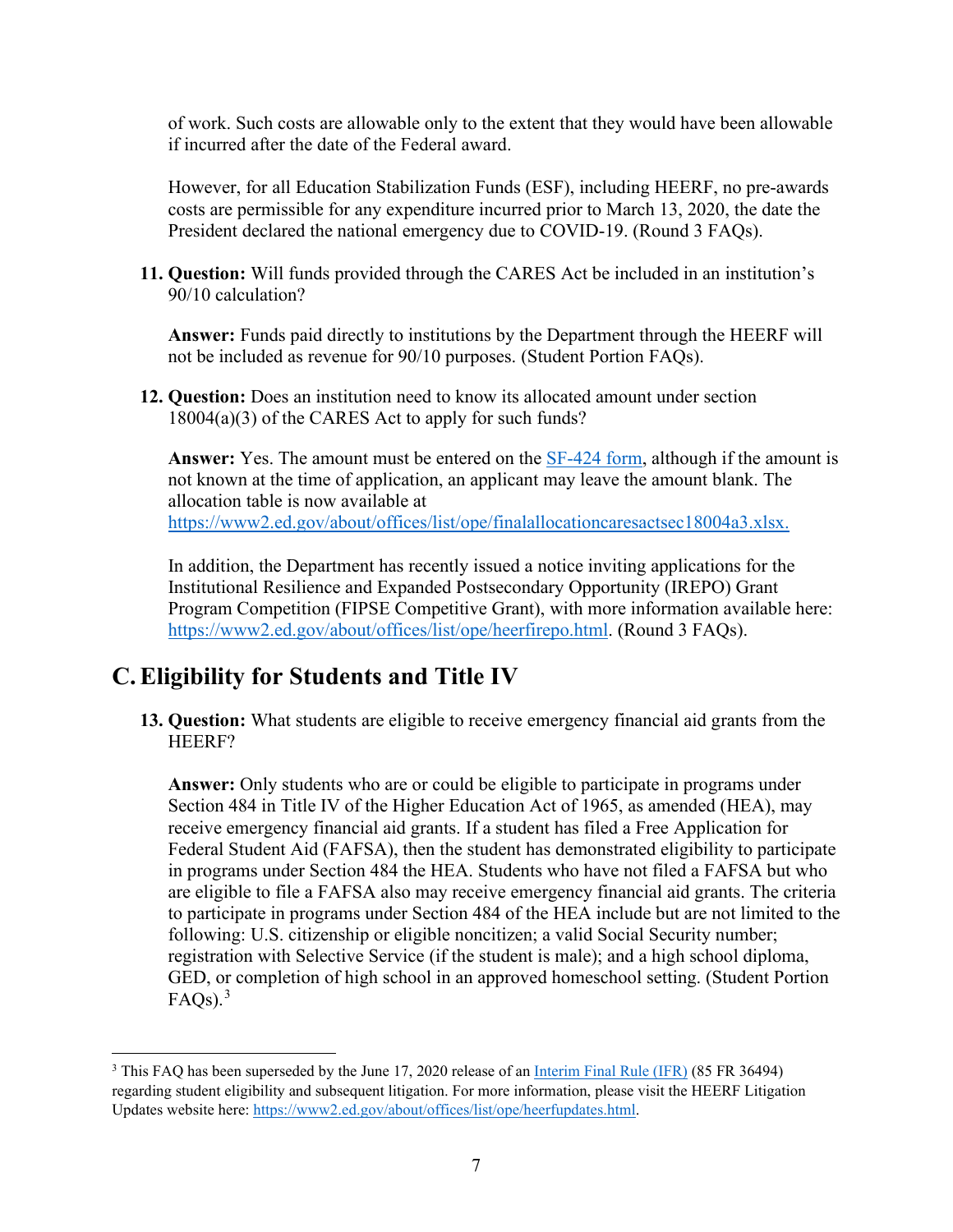**14. Question:** The Department has stated that a student must file a Free Application for Federal Student Aid (FAFSA) or be eligible to file a FAFSA to receive an emergency financial aid grant from the Student Aid Portion of an institution's allocation under section 18004(a) of the CARES Act. I have a student that has filed a FAFSA but is at the maximum federal loan limits and is not eligible for a Pell grant due to his or her Expected Family Contribution (EFC). Is this student eligible to receive an emergency financial aid grant?

**Answer:** We understand that our original language was imprecise because, indeed, any student can file a FAFSA. We would like to clarify that any student eligible to participate in title IV programs, as demonstrated by the school having received an ISIR for that student, or through the use of an alternative application or certification developed by the institution, may receive funding under the CARES Act section 18004(a). The student merely needs to demonstrate that he or she meets the eligibility criteria for federal student aid (also known as Title IV aid) under Title IV of the Higher Education Act of 1965, as amended (HEA). In addition, a student who has met their Title IV aid limits (e.g., annual loan limits or Pell limits) would still be considered eligible for an emergency financial aid grant because they can still demonstrate their initial eligibility for Title IV. As the emergency financial aid grants under the CARES Act are not considered Title IV aid, the Title IV aid limits do not prevent or control the amount of emergency financial aid that an eligible student may receive under the CARES Act. (Round 3 FAQs).

**15. Question:** After the Department made the Student Aid Portion of institutions' allocations under section 18004(a)(1) of the CARES Act available, it published an interim final rule stating that only students eligible for Title IV aid may receive emergency financial aid grants provided with such funds. My institution distributed some emergency financial aid grants to students, including non-Title IV aid eligible students, before the interim final rule was published. Was this use of funds allowable?

**Answer:** Although the distribution described runs counter to the requirements described in the [Interim Final Rule](https://www.federalregister.gov/documents/2020/06/17/2020-12965/eligibility-of-students-at-institutions-of-higher-education-for-funds-under-the-coronavirus-aid) (IFR) published by the Department on June 17, 2020 (see below), the Department will not take enforcement action against the distribution because the IFR was not yet in effect.

On June 17, 2020, the Department published an IFR effective the same day, regarding the eligibility of students at institutions of higher education under the CARES Act, which constitutes the Department's binding final rule regarding student eligibility for HEERF assistance and carries the force of law except as enjoined in several lawsuits, as described on the [Higher Education Emergency Relief Fund Litigation Updates website.](https://www2.ed.gov/about/offices/list/ope/heerfupdates.html) As the IFR is not intended to have retroactive effect, the Department will not initiate any enforcement action based solely upon its early guidance as to student eligibility for HEERF emergency student financial aid grants that were disbursed to students prior to the effective date of the IFR (June 17, 2020). Please note, however, that the underlying statutory terms in the CARES Act are legally binding, as are any other applicable statutory terms, such as the restriction in 8 U.S.C. § 1611 on eligibility for Federal public benefits including such grants. (Round 3 FAQs).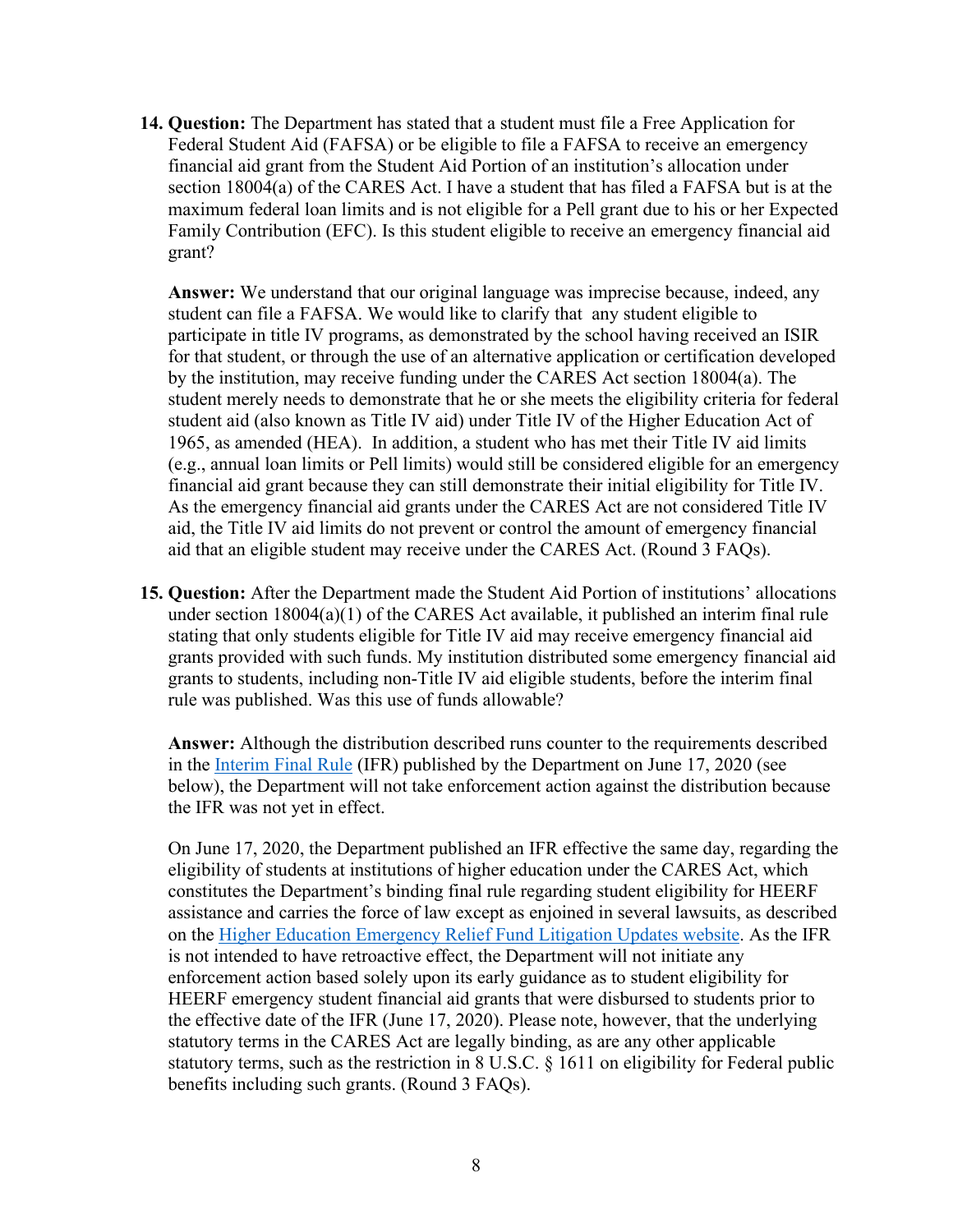#### <span id="page-8-0"></span>**D.Questions from Students**

**16. Question:** Do I have to repay the emergency financial aid grant I received from my university through the CARES Act?

**Answer:** No. The funds provided by the CARES Act are grants, so they do not need to be repaid. (Students' FAQs).

**17. Question:** I am a student who received an emergency financial aid grant from my university through the CARES Act. Is this grant includible in my gross income?

**Answer:** No. According to the Internal Revenue Service, "Emergency financial aid grants under the CARES Act for unexpected expenses, unmet financial need, or expenses related to the disruption of campus operations on account of the COVID-19 pandemic, such as unexpected expenses for food, housing, course materials, technology, health care, or childcare, are qualified disaster relief payments under section 139."

For more information please visit: [https://www.irs.gov/newsroom/faqs-higher](https://www.irs.gov/newsroom/faqs-higher-educationemergency-relief-fund-and-emergency-financial-aid-grants-under-the-cares-act)[educationemergency-relief-fund-and-emergency-financial-aid-grants-under-the-cares-act.](https://www.irs.gov/newsroom/faqs-higher-educationemergency-relief-fund-and-emergency-financial-aid-grants-under-the-cares-act) (Students' FAQs).

**18. Question:** What can emergency financial aid grants provided by the CARES Act be used for?

**Answer:** Emergency financial aid grants to students can be used for expenses related to the disruption of campus operations due to coronavirus (including eligible expenses under a student's cost of attendance, such as food, housing, course materials, technology, health care, and child care). Please click [here](https://fafsa.ed.gov/help/costatt.htm) for more information about what is included in a student's cost of attendance. (Students' FAQs).

#### <span id="page-8-1"></span>**E. Use of Funds – Emergency Financial Aid to Students**

**19. Question:** How must institutions pay the emergency financial aid grants to students?

**Answer:** Institutions may provide emergency financial aid grants to students using checks, electronic transfer payments, debit cards, and payment apps that adhere to the Department's requirements for paying credit balances to students. The disbursement of the emergency financial aid grant to the student must remain unencumbered by the institution; debts, charges, fees, or other amounts owed to the institution may not be deducted from the emergency financial aid grant. The emergency financial aid grant may not be made to students through the use of a credit card that can be used only on campus or in a retail outlet affiliated with the institution. (Student Portion FAQs).

**20. Question:** At institutions that provide both online and ground-based education, are students who were enrolled exclusively in online programs prior to the national emergency due to the coronavirus eligible to receive emergency financial aid grants?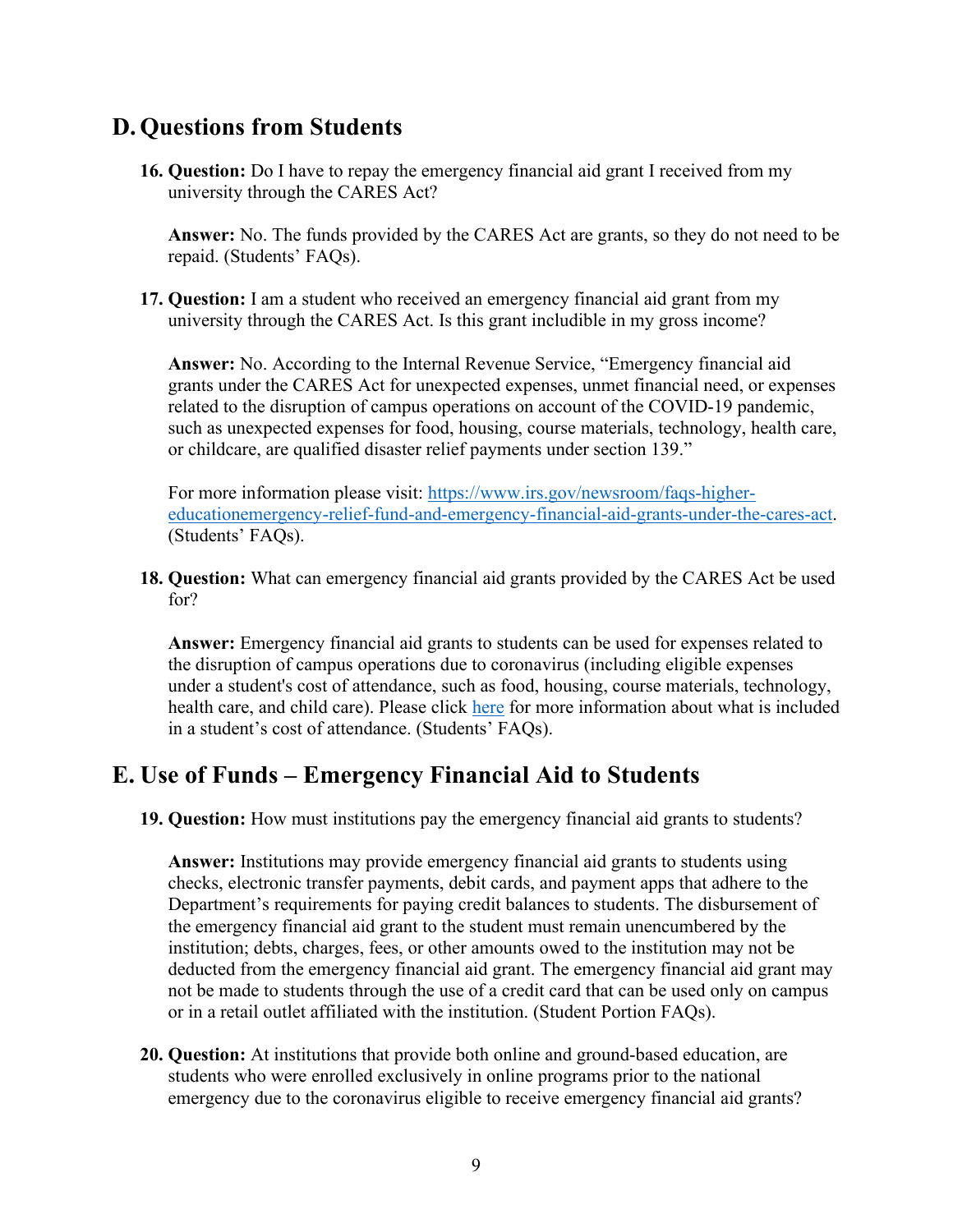**Answer:** At institutions that provide both online and ground-based education, those students who were enrolled exclusively in an online program on March 13, 2020, the date of the President's Proclamation, ["Declaring a National Emergency Concerning the Novel](https://www.federalregister.gov/d/2020-05794)  [Coronavirus Disease \(COVID-19\) Outbreak,](https://www.federalregister.gov/d/2020-05794)" *Federal Register* Vol. 85, No. 53 at 15337- 38, are not eligible for emergency financial aid grants. The formula provided by Congress for calculating the distribution of funds to institutions excludes students who were exclusively enrolled in distance education courses. Additionally, the emergency financial aid grants to students are for expenses related to the disruption of campus operations due to coronavirus, and students who were enrolled exclusively in online programs would not have expenses related to the disruption of campus operations due to coronavirus. (Student Portion FAQs).

**21. Question:** Online students may not have faced interruptions of their education, but they face significant financial hardships as a result of the coronavirus. May institutions that provide both online and ground-based education use the funds for Recipient's Institutional Costs to provide emergency financial aid grants to students who were enrolled exclusively in online programs prior to the national emergency?

**Answer:** No. At institutions that provide both online and ground-based education, those students who were enrolled exclusively in online programs on March 13, 2020, the date of the Proclamation of National Emergency, are not eligible for emergency financial aid grants. The formula provided by Congress for calculating the distribution of funds to institutions excludes students who were exclusively enrolled in distance education courses. Additionally, the emergency financial aid grants to students are for expenses related to the disruption of campus operations due to coronavirus, and students who were enrolled exclusively in online programs would not have expenses related to the disruption of campus operations due to coronavirus. (Institutional Portion FAQs).

**22. Question:** Are incarcerated students participating in the Second Chance Pell Experimental Site Initiative (ESI) eligible for emergency financial aid grants to students?

**Answer:** The CARES Act expressly requires that institutions provide the emergency financial aid grants to students "for expenses related to the disruption of campus operations due to coronavirus (including eligible expenses under a student's cost of attendance, such as food, housing, course materials, technology, health care, and childcare)." If an incarcerated individual who is participating in the Second Chance Pell experiment is released from incarceration as a result of the national emergency due to the coronavirus, remains enrolled as a student in the program under the Second Chance Pell experiment, and has such expenses, he or she likely qualifies for an emergency financial aid grant. A person who remains incarcerated is unlikely to incur these expenses and would thus be ineligible. Accordingly, for students participating in the Second Chance Pell ESI, institutions will need to review on a case-by-case basis what, if any, expenses an incarcerated person, or a formerly incarcerated person released due to the coronavirus, has incurred due to the disruption of campus operations. (Student Portion FAQs).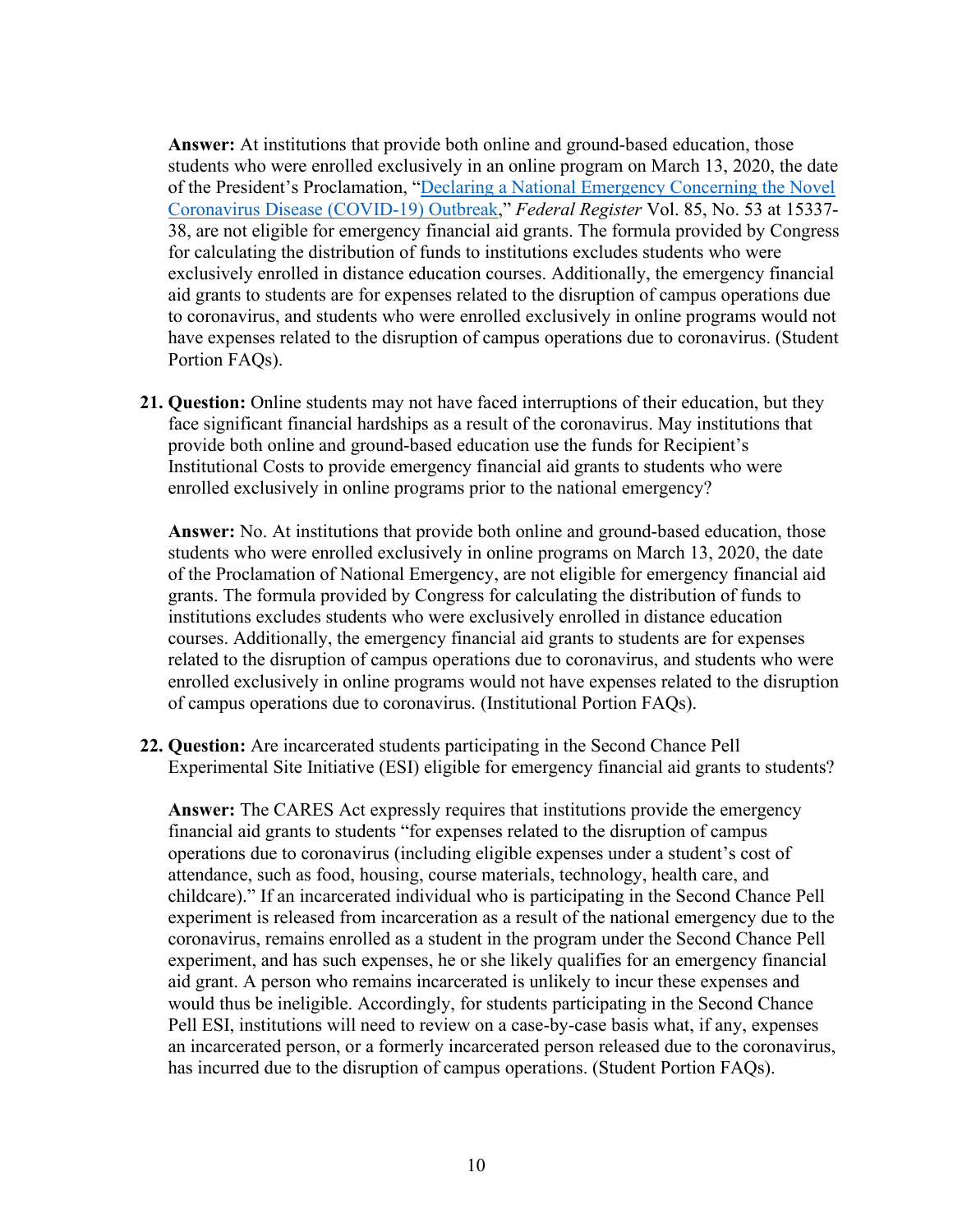**23. Question:** Can institutions that have provided refunds to students for room and board, tuition, and other fees (such as activities fees) reimburse themselves from the funds for the emergency financial aid grants to students?

**Answer:** No. The CARES Act requires institutions to use no less than 50 percent of HEERF funds received under Sections 18004(a)(1) and 18004(c) of the CARES Act to provide emergency financial aid grants to students. These funds distributed by the Department represent the 50 percent minimum of each institution's HEERF funds under Section 18004(a)(1) of the CARES Act for these emergency financial aid grants to students. Section 2 of the Funding Certification and Agreement for the Emergency Financial Aid Grants to Students states: "Recipient shall not use [these] funds to reimburse itself for any costs or expenses, including but not limited to any costs associated with significant changes to the delivery of instruction due to the coronavirus and/or any refunds or other benefits that Recipient previously issued to students."

Institutions will have more flexibility in the use of the portion of the HEERF that is made available to cover an institution's costs associated with significant changes to the delivery of instruction due to the coronavirus. The Department will provide a Frequently Asked Questions (FAQ) document regarding the allowable uses of funds for an institution's costs shortly after making those funds available to institutions. (Student Portion FAQs).

**24. Question:** Can institutions that have provided information technology hardware (such as laptops, hotspot internet devices, etc.) and other related equipment to students reimburse themselves from the funds for the emergency financial aid grants to students?

**Answer:** No. The CARES Act requires institutions to provide the emergency financial aid grants to students. Section 2 of the Funding Certification and Agreement for the Emergency Financial Aid Grants to Students states: "Recipient shall not use [these] funds to reimburse itself for any costs or expenses, including but not limited to any costs associated with significant changes to the delivery of instruction due to the coronavirus and/or any refunds or other benefits that Recipient previously issued to students."

Institutions will have more flexibility in the use of the portion of the HEERF that is made available to cover an institution's costs associated with significant changes to the delivery of instruction due to the coronavirus. The Department will provide a FAQ document regarding the allowable uses of funds for an institution's costs shortly after making those funds available to institutions. (Student Portion FAQs).

**25. Question:** Can institutions that have continued to pay student workers from institutional funds for campus jobs reimburse themselves from the funds for the emergency financial aid grants to students?

**Answer:** No. The CARES Act requires institutions to provide the emergency financial aid grants to students, and institutions may not use that portion of the HEERF set aside for emergency financial aid grants to students for this purpose. The Department notes that Congress has provided additional flexibility to institutions relating to the Federal Work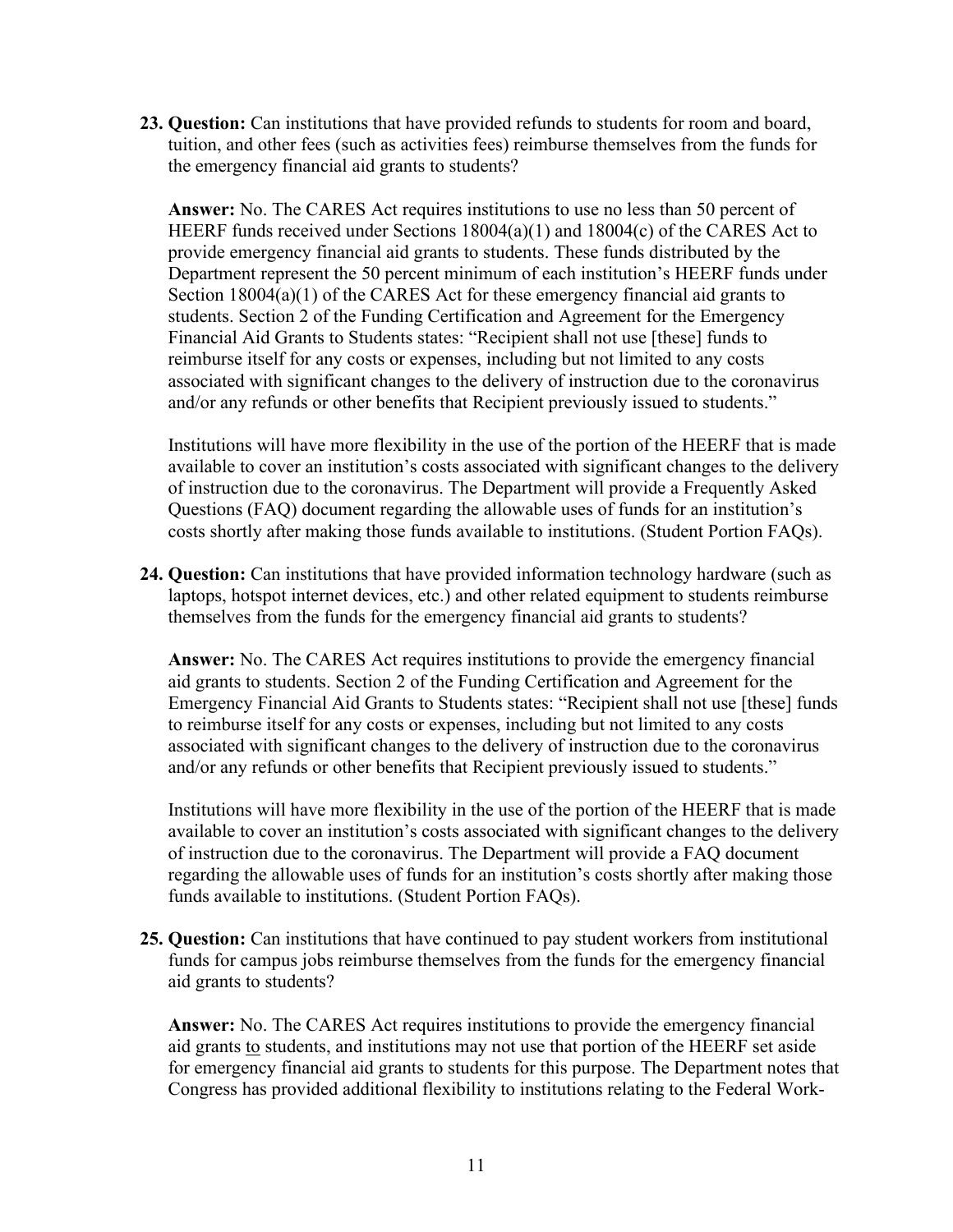Study (FWS) Program, including that institutions may continue to pay FWS wages to students for the remainder of the current academic year in instances in which those students' jobs were interrupted as a result of the national emergency due to the coronavirus, as long as those students had started employment prior to this national emergency. The CARES Act also waives the non-federal wage match requirement for institutional and non-profit employers of FWS students. Please see the Department's [Guidance for Interruptions of Study Related to Coronavirus,](https://ifap.ed.gov/electronic-announcements/030520Guidance4interruptionsrelated2CoronavirusCOVID19) which provides additional information about the FWS Program.

The Department will provide a FAQ document regarding the allowable uses of funds for an institution's costs associated with significant changes to the delivery of instruction due to the coronavirus shortly after making those funds available to institutions. (Student Portion FAQs).

**26. Question:** Can institutions use the funds for the emergency financial aid grants to students to pay outstanding or overdue student bills to institutions?

**Answer:** No. The CARES Act requires institutions to provide the emergency financial aid grants to students. The institution may not use that portion of the HEERF set aside for emergency financial aid grants to students to satisfy a student's outstanding account balance. The Department notes that the student may use his or her emergency financial aid grant for expenses related to the disruption of campus operations due to coronavirus. (Student Portion FAQs).

**27. Question:** Are emergency financial aid grants to students (made available under the HEERF in the CARES Act) available only to students who were enrolled during the semester or quarter in which the national emergency was declared?

**Answer:** No. Institutions must spend 50 percent of funds received under Section 18004(a)(1) for emergency financial aid grants to students. Section 18004(c) of the CARES Act states that the emergency financial aid grants for students are for "expenses related to the disruption of campus operations due to coronavirus," and students may incur expenses related to the disruption of campus operations due to coronavirus after the semester or quarter in which the national emergency was declared. Although the intent of the CARES Act is to make emergency financial aid grants immediately available to students, if funds remain after making these immediate disbursements, eligible students enrolled during subsequent terms may receive emergency financial aid grants even if they were not enrolled during the spring 2020 term. (Supplemental FAQs).

**28. Question:** If an institution decides to use funds received under the Institutional Relief portion of Section  $18004(a)(1)$  to make additional emergency financial aid grants to students, can the institution make those awards to students during the summer and fall terms?

**Answer:** Yes. The Certification and Agreement for the Institutional Portion of Section 18004(a)(1) states: "If Recipient chooses to use funds designated for Recipient's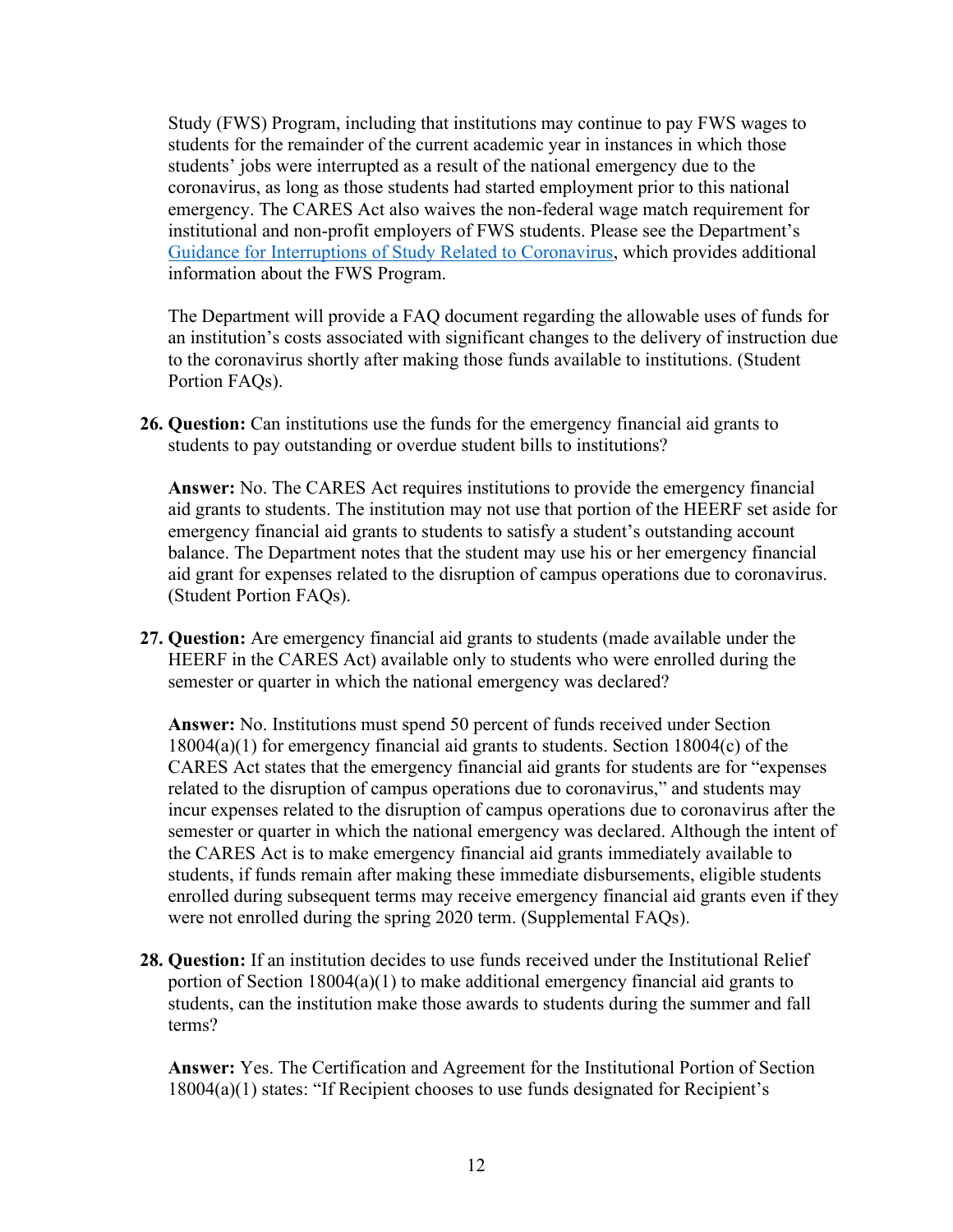Institutional Costs to provide such emergency financial aid grants to students, then the funds are subject to the requirements in the Funding Certification and Agreement for the Emergency Financial Aid Grants to Students under the CARES Act, entered into between Recipient and the Secretary." Students may experience expenses related to the disruption campus operations due to coronavirus after the semester or quarter in which the national emergency was declared. (Supplemental FAQs).

## <span id="page-12-0"></span>**F. Use of Funds – (a)(1) Institutional Portion, (a)(2), and (a)(3) Programs**

**29. Question:** May institutions use the funds for Recipient's Institutional Costs to make additional emergency financial aid grants to students?

**Answer:** Yes. Institutions may use the funds for Recipient's Institutional Costs received through the HEERF under Sections 18004(a)(1) and 18004(c) of the CARES Act to make additional emergency financial aid grants to students, provided that such emergency financial aid grants are for expenses related to the disruption of campus operations due to coronavirus (including eligible expenses under a student's cost of attendance, such as food, housing, course materials, technology, health care, and child care).

Additionally, as explained in the FAQs [about the Emergency Financial Aid Grants to](https://www2.ed.gov/about/offices/list/ope/heerfstudentfaqs.pdf)  [Students under Section 18004 of the CARES Act,](https://www2.ed.gov/about/offices/list/ope/heerfstudentfaqs.pdf) students must be eligible to receive emergency financial aid grants, and only students who are or could be eligible to participate in programs under Section 484 in Title IV of the Higher Education Act of 1965, as amended (HEA), may receive emergency financial aid grants. (Institutional Portion FAQs).<sup>[4](#page-12-1)</sup>

**30. Question:** Can institutions that have provided institutionally-funded emergency grants to students as a result of COVID-19 reimburse themselves from the funds for the emergency financial aid grants to students?

**Answer:** The only institutionally-funded emergency grants to students that are eligible for reimbursement from the funds for emergency financial aid grants to students under the CARES Act are grants: 1) for authorized expenses related to the disruption of campus operations due to coronavirus as set forth in Section 18004(c) of the CARES Act; 2) made to students eligible to receive emergency financial aid grants under the CARES Act; and made on or after March 27, 2020, the date the CARES Act was enacted. An institution must use no less than 50 percent of funds provided pursuant to Sections 18004(a)(1) and 18004(c) for emergency financial aid grants to students. An institution must document that reimbursements for institutionally-funded emergency grants to students are made in accordance with the CARES Act. (Student Portion FAQs).

<span id="page-12-1"></span><sup>4</sup> This paragraph of this FAQ has been superseded by the June 17, 2020 release of a[n Interim Final Rule \(IFR\)](https://www.federalregister.gov/d/2020-12965) (85 FR 36494) regarding student eligibility and subsequent litigation. For more information, please visit the HEERF Litigation Updates website here[: https://www2.ed.gov/about/offices/list/ope/heerfupdates.html.](https://www2.ed.gov/about/offices/list/ope/heerfupdates.html)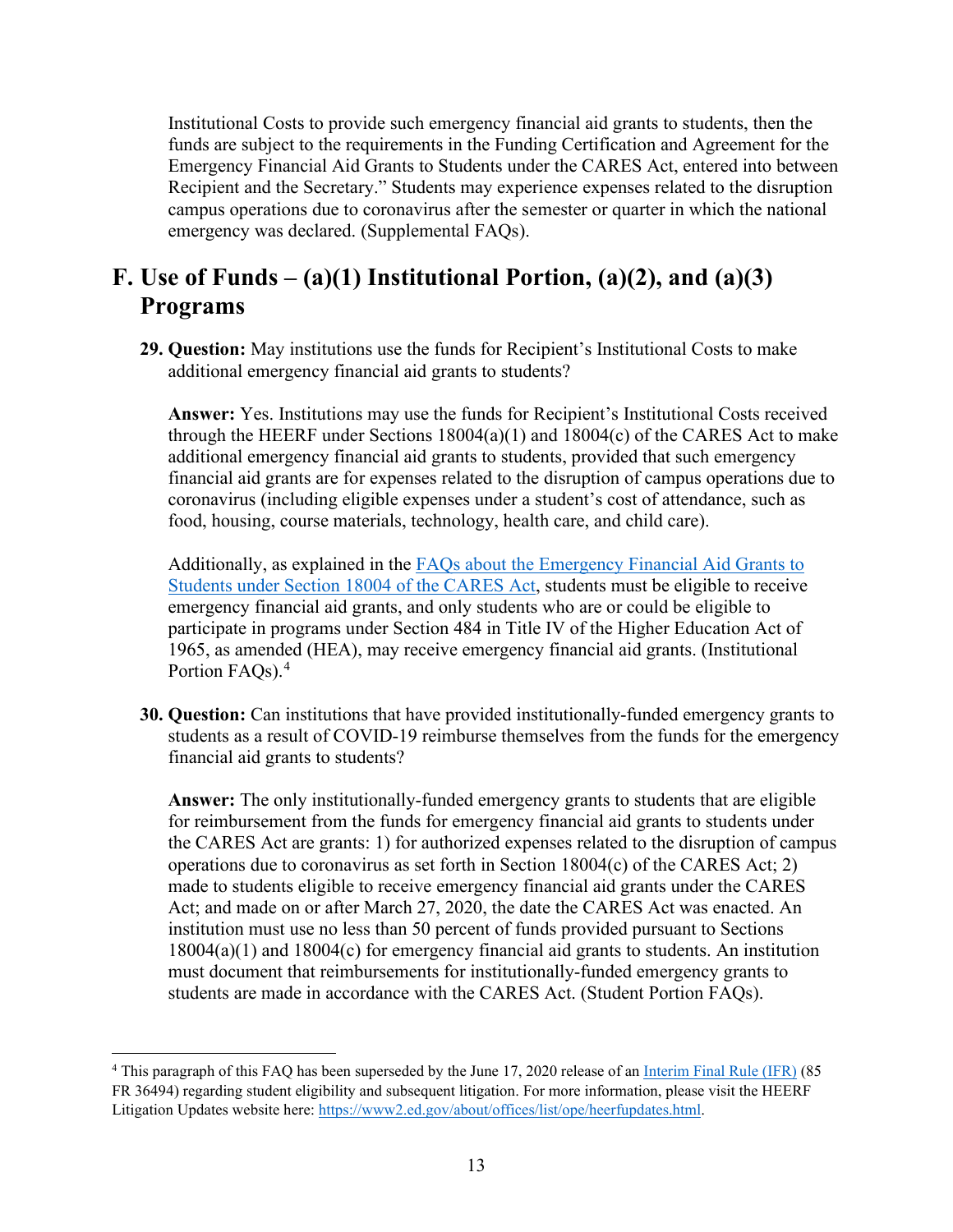**31. Question:** May institutions that have provided refunds to students for room and board, tuition, and other fees (such as activities fees) reimburse themselves from the funds for Recipient's Institutional Costs made available through the HEERF?

**Answer:** Yes. Institutions may use the funds for Recipient's Institutional Costs to provide refunds to students for room and board, tuition, and other fees as a result of significant changes to the delivery of instruction, including interruptions in instruction, due to the coronavirus. Institutions also may reimburse themselves for refunds previously made to students on or after March 13, 2020, the date of the President's Proclamation, "Declaring a National Emergency Concerning the Novel Coronavirus Disease (COVID-19) Outbreak," Federal Register Vol. 85, No. 53 at 15337-38 (hereinafter "Proclamation of National Emergency"), if those refunds were necessitated by significant changes to the delivery of instruction, including interruptions in instruction, due to the coronavirus. (Institutional Portion FAQs).

**32. Question:** May institutions use the funds for Recipient's Institutional Costs to purchase laptops, hotspots, or other information technology equipment and software to enable students to participate in distance learning as a result of a significant change to the delivery of instruction due to the coronavirus? May institutions use those funds to reimburse themselves for computers already purchased for and distributed to students?

**Answer:** Yes. Institutions may use the funds for Recipient's Institutional Costs to purchase equipment or software, pay for online licensing fees, or pay for internet service to enable students to transition to distance learning as such costs are associated with a significant change in the delivery of instruction due to the coronavirus. Additionally, institutions that purchased computers or other equipment to donate or provide to students on or after March 13, 2020, the date of the Proclamation of National Emergency, may reimburse themselves for such computers or other equipment from the funds for Recipient's Institutional Costs. (Institutional Portion FAQs).

**33. Question:** Previous Departmental guidance advises that, consistent with sections 18004(a)(1) and 18004(c) of the CARES Act, institutions that have provided refunds to students for room and board, tuition, and other fees (such as activities fees) may reimburse themselves from the HEERF Institutional Portion. Is an institution's student account credit an acceptable form of a "refund" which can be reimbursed from the Institutional Portion of an institution's allocation under section 18004(a)(1) of the CARES Act?

**Answer:** Yes. Section 18004(c) of the CARES Act expressly states that the funds for a recipient's Institutional Portion are to "cover any costs associated with significant changes to the delivery of instruction due to the coronavirus." As such, directly awarding a student a refund for housing expenses or other fees that the student was not able to utilize due to significant changes to the delivery of instruction due to the coronavirus is an allowable use of the Institutional Portion of an institution's allocation under section 18004(a)(1) of the CARES Act.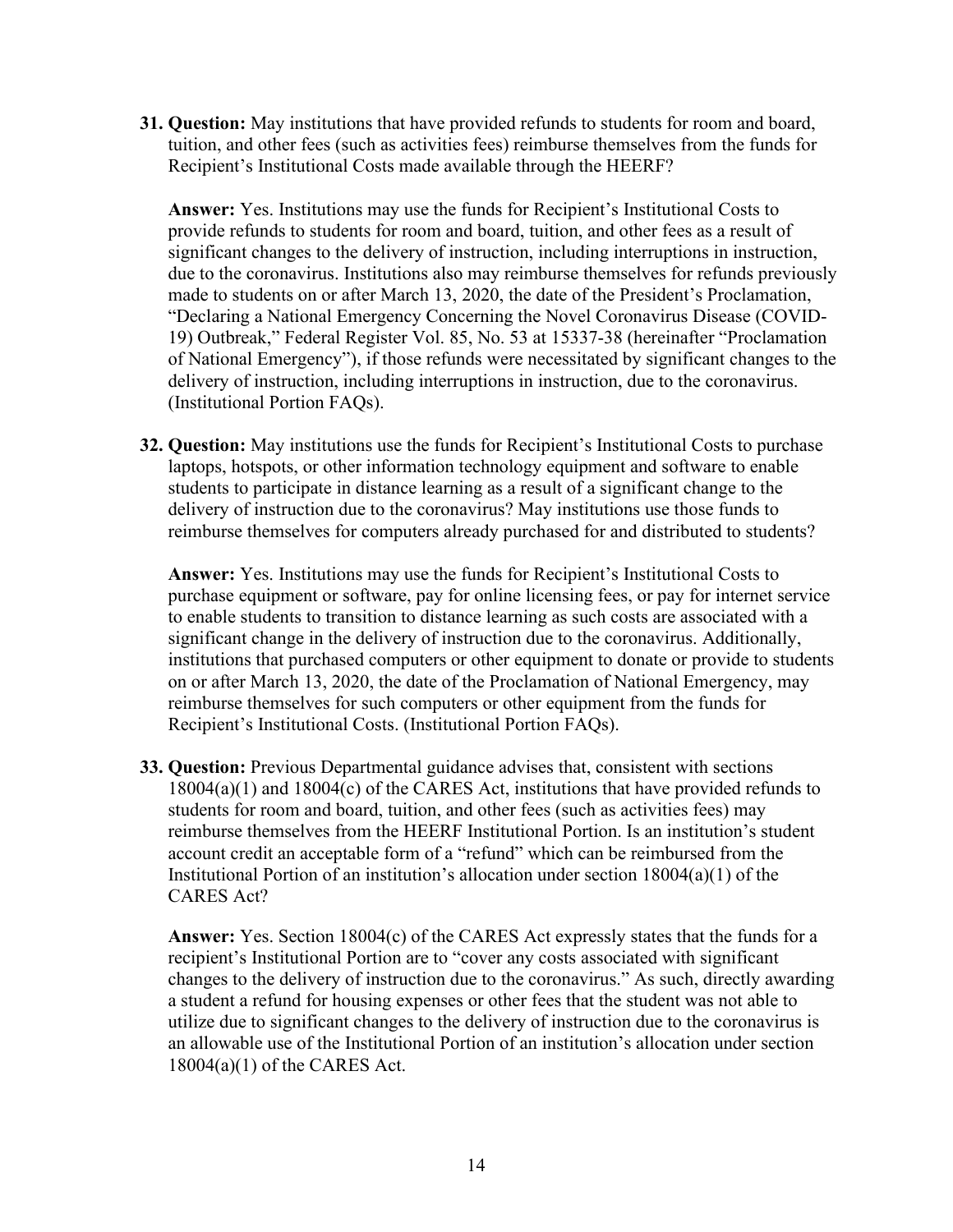We encourage institutions to act as quickly as possible to provide refunds to students where the Institutional Portion of an institution's section 18004(a)(1) award is used directly or indirectly for credits to a student's account. In the Title IV context, we require institutions to pay credit balances to students within 14 days; we likewise encourage institutions to provide refunds to students here within 14 days of deciding to use their Institutional Portion funds for this purpose.

Also, as noted previously in Question 1 of the [HEERF Emergency Financial Aid Grants](https://www2.ed.gov/about/offices/list/ope/heerfstudentfaqs.pdf)  [to Students FAQs,](https://www2.ed.gov/about/offices/list/ope/heerfstudentfaqs.pdf) institutions may not reimburse themselves from the funds statutorily earmarked for emergency financial aid grants to students (the recipient's Student Aid Portion) for refunds to students for room and board, tuition, and other fees (such as activities fees). (Round 3 FAQs).

**34. Question:** My institution has students that paid housing fees for April and May 2020 for collegiate housing, but who were not there physically due to COVID-19. Can our institution provide our students an account credit for the rent amount paid and be reimbursed through the HEERF?

**Answer:** If an institution chooses to reimburse students for rent payments they made, in addition to campus housing fees, during a time when the student could not remain in campus housing "due to significant changes to the delivery of instruction due to the coronavirus," then that is a permissible use of funds from the Institutional Portion of its allocation under section 18004(a)(1) of the CARES Act to reimburse itself for this cost. However, in such a case, if the student paid rent directly to an entity other than the institution, then the institution would need to issue the rent credit to the student in the form of a cash payment, or equivalent. However, if the rent payments were made to the institution, then the institution can reimburse the student for those payments by issuing an account credit for the rent amount paid. (Round 3 FAQs).

**35. Question:** Can an institution use funds under Section 18004(a)(2) or Section 18004(a)(3) to provide grants for students during the summer and fall terms?

**Answer:** Yes. Section 18004(a)(2) of the CARES Act states that institutions may use funds "to address needs directly related to coronavirus" and specifically "for grants to students for any component of the student's cost of attendance (as defined under section 472 of the Higher Education Act), including food, housing, course materials, technology, health care, and child care." Students may have needs directly related to the coronavirus after the semester or quarter in which the national emergency was declared. Similarly, Section 18004(a)(3) of the CARES Act states that these funds are for institutions that "have the greatest unmet needs related to coronavirus," as determined by the Secretary, and that institutions may use funds "for grants to students for any component of the student's cost of attendance (as defined under section 472 of the Higher Education Act), including food, housing, course materials, technology, health care, and child care." Accordingly, these grants to students may be made after the semester or quarter in which the national emergency was declared.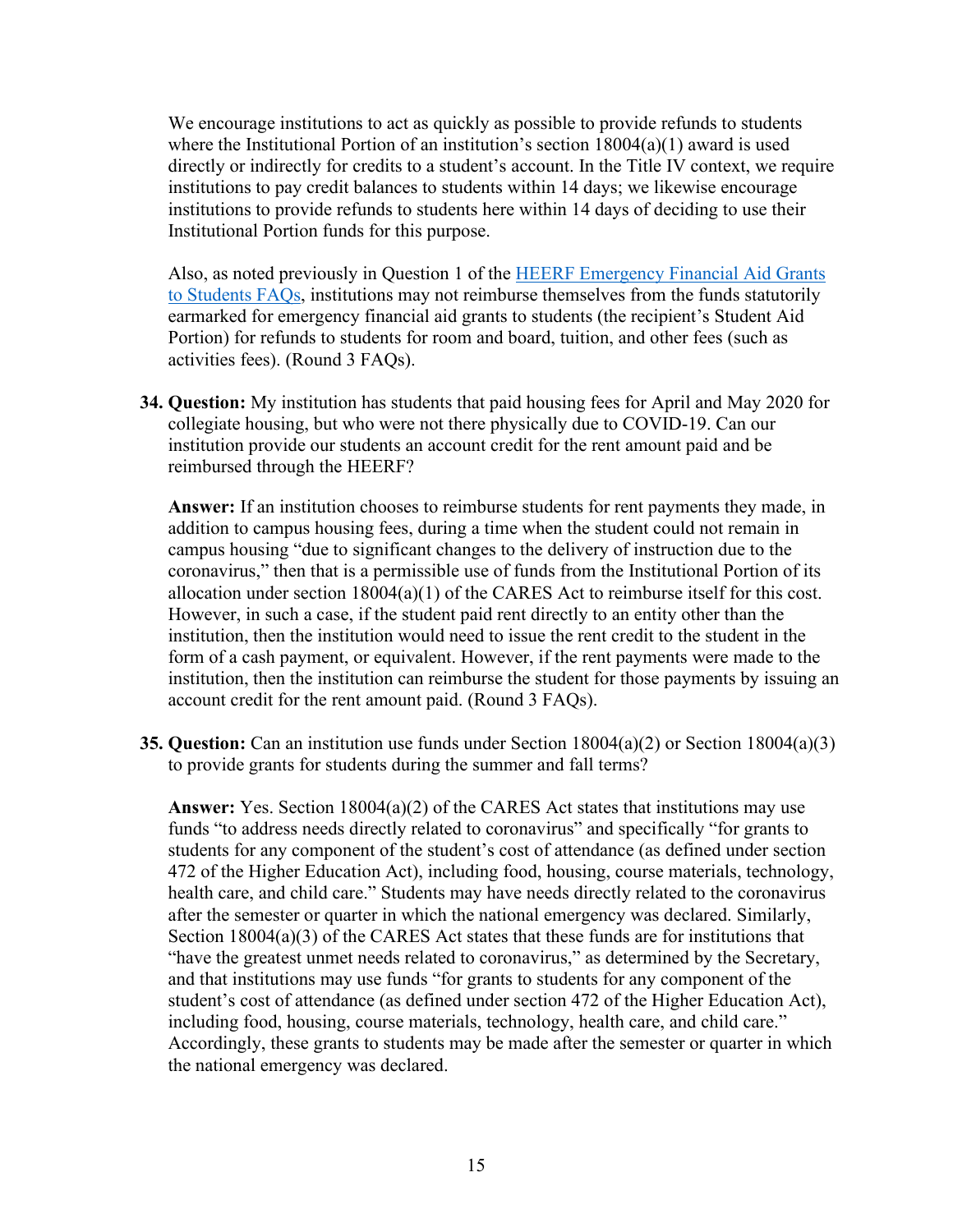Although the CARES Act does not require an institution to use at least 50% of funds received under Section  $18004(a)(2)$  or Section  $18004(a)(3)$  for grants to students, the Certification and Agreement for Funds under Section 18004(a)(2) or Section 18004(a)(3), respectively, states: "[T]he Secretary urges Recipient to devote the maximum possible amount of the award to Student Grants, including some or all of the award that a Recipient may use for Recipient's Expenses, especially if Recipient has a significant endowment or other resources at its disposal. The Secretary urges Recipient to take strong measures to ensure that Student Grants are made to the maximum extent possible." (Supplemental FAQs).

**36. Question:** May institutions use the funds for Recipient's Institutional Costs to award scholarships or to provide payment for future academic terms?

**Answer:** It depends. Section 18004(c) of the CARES Act expressly states that the funds for Recipient's Institutional Costs are to cover costs associated with significant changes to the delivery of instruction due to the coronavirus. Institutions may also use the funds for Recipient's Institutional Costs received through the HEERF under Sections 18004(a)(1) and 18004(c) of the CARES Act to make additional emergency financial aid grants to students, provided that such emergency financial aid grants are for expenses related to the disruption of campus operations due to coronavirus (see FAQ #29). As long as awarding scholarships and providing payment for future academic terms are costs associated with significant changes to the delivery of instruction due to the coronavirus or, if provided to students in the form of emergency financial aid, are for expenses related to the disruption of campus operations due to coronavirus, such uses are allowable. (Institutional Portion FAQs).

**37. Question:** Can institutions use the Student Portion of its CARES Act funds under Section 18004(a)(1) for student scholarships?

**Answer:** No. The CARES Act does not allow institutions use the Student Portion of their Section 18004(a)(1) funds for student scholarships. Institutions may use the Student Portion of their Section 18004(a)(1) funds only for direct emergency financial aid grants to students, not scholarships.

However, an institution may use the Institutional Portion of its Section 18004(a)(1) award for student scholarships under limited circumstances. Section 18004(a)(1) requires institutions to use Institutional Relief funds only to cover "costs associated with significant changes to the delivery of instruction due to the coronavirus" pursuant to Section 18004(c).

Therefore, if an institution wishes to use the Institutional Portion of its Section 18004(a)(1) award to fund student scholarships, the scholarships must be geared towards these types of costs. Examples of such allowable scholarships for "costs associated with significant changes to the delivery of instruction due to the coronavirus" include covering the cost of fees to access an online library in lieu of a physical library (if such fees are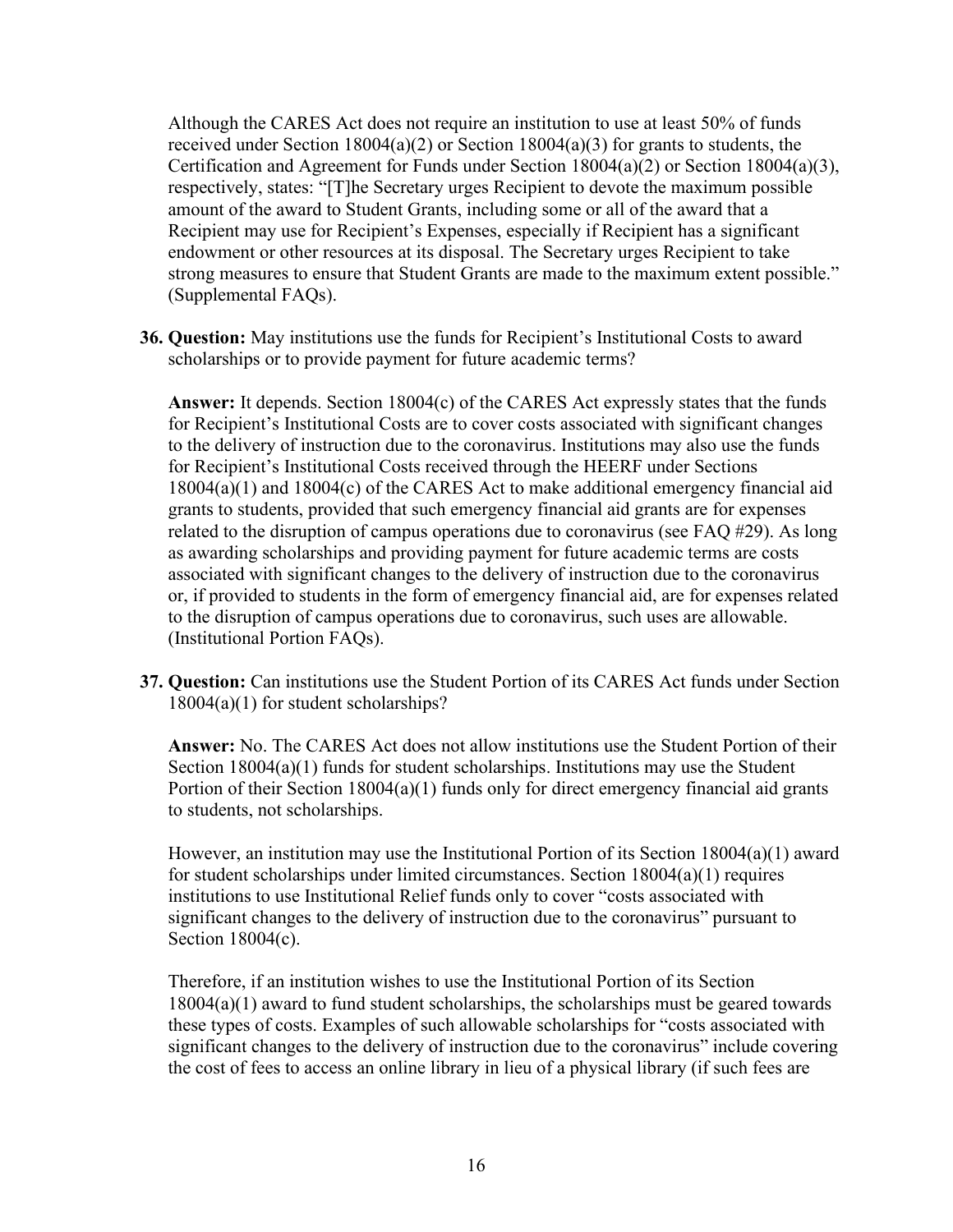otherwise usually required), providing students with computers and internet access, and subsidizing the added cost of off-campus housing.

Furthermore, it is important that any scholarships funded by the Institutional Portion of a Section  $18004(a)(1)$  award would not count toward the minimum fifty percent of an institution's total allocation that must be spent on emergency financial aid grants to students for expenses related to the disruption of campus operations due to coronavirus. (Supplemental FAQs).

**38. Question:** Can institutions use CARES Act funds under Section 18004(a)(2) or Section 18004(a)(3) to make scholarships to students?

**Answer:** Yes. Section 18004(a)(2) and Section 18004(a)(3) of the CARES Act state that institutions may use funds specifically "for grants to students for any component of the student's cost of attendance (as defined under section 472 of the Higher Education Act), including food, housing, course materials, technology, health care, and child care." (Supplemental FAQs).

**39. Question:** Can schools using CARES Act funds under Section 18004(a)(2) or Section 18004(a)(3) to make scholarships to students advertise those scholarships using such funds?

**Answer:** Yes. The CARES Act does not include the same restriction on pre-enrollment recruitment activities under Section 18004(a)(2) and Section 18004(a)(3) as it does for funds under Section 18004(a)(1). Accordingly, the Certification and Agreement for funds under Section 18004(a)(2) and Section 18004(a)(3), respectively, does not contain such a restriction. The C & A for Section  $18004(a)(1)$  states: "Recipient shall not use funds for payment to contractors for the provision of pre-enrollment recruitment activities, which include marketing and advertising; endowments; or capital outlays associated with facilities related to athletics, sectarian instruction, or religious worship." The C  $\&$  A for Section  $18004(a)(2)$  or Section  $18004(a)(3)$  does not contain this language. (Supplemental FAQs).

**40. Question:** The Certification and Agreement for the Institutional Portion of the HEERF states that the funds for Recipient's Institutional Costs cannot be used for the provision of pre-enrollment recruitment activities, including marketing and advertising. Some institutions use an Online Program Management (OPM) provider to both provide a distance learning platform or learning management system and to engage in student recruitment. May institutions use the funds for Recipient's Institutional Costs to pay an OPM provider for the added costs of transitioning ground-based students to distance learning instruction due to the coronavirus?

**Answer:** Institutions may use the funds for Recipient's Institutional Costs to pay a perstudent fee to a third-party service provider, including an OPM, for each additional student using the distance learning platform, learning management system, online resources, or other support services; however, institutions may not use funds for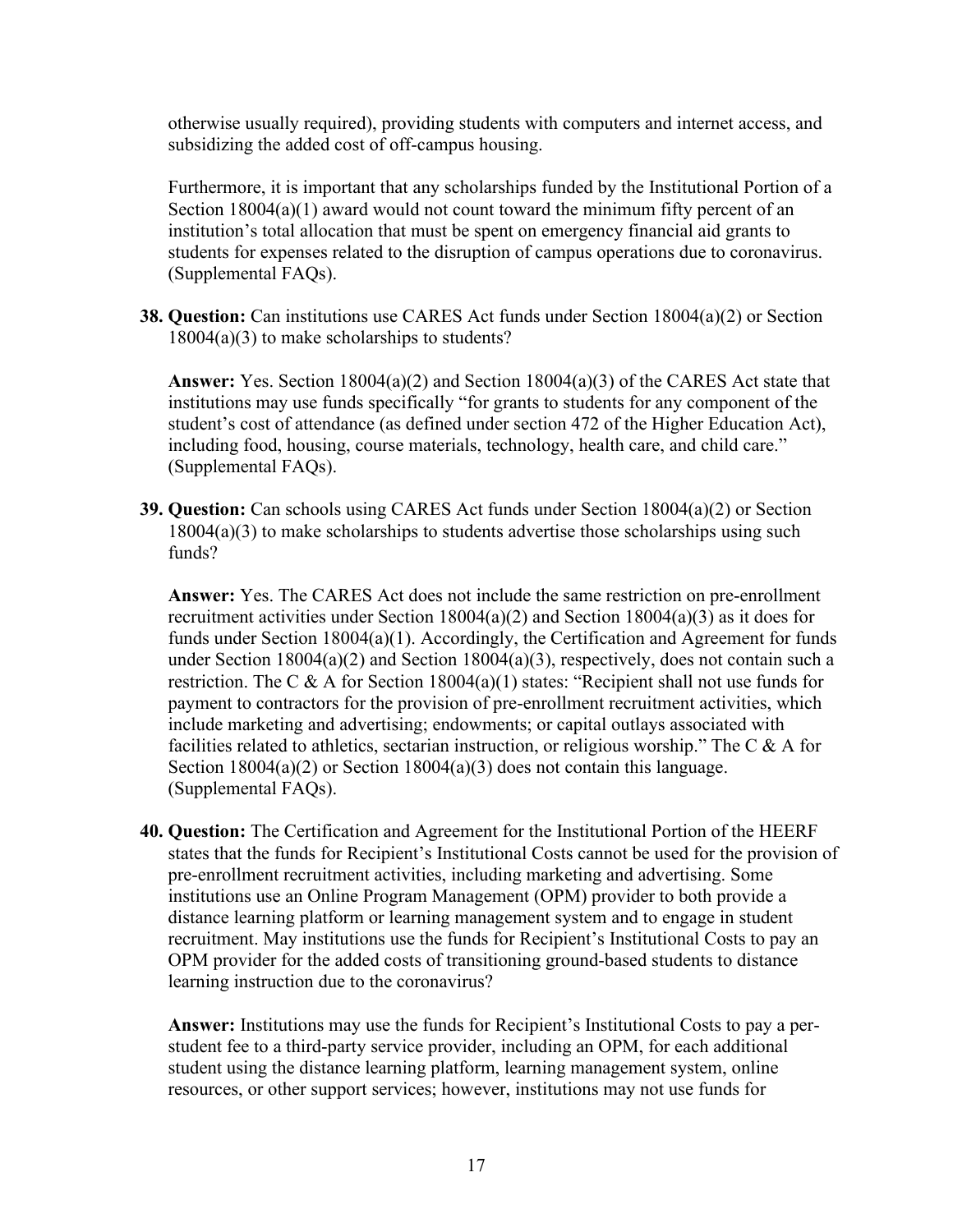Recipient's Institutional Costs to pay third-party recruiters or OPMs for recruiting or enrolling new students at the institution. (Institutional Portion FAQs).

**41. Question:** Can schools use CARES Act funds under Section 18004(a)(1) to pay salaries and benefits for employees that work in the dining halls and dorms and who would have otherwise been paid through student housing fees had COVID-19 not disrupted campus operations?

**Answer:** Yes. Institutions may use Institutional Relief funds under Section 18004(a)(1) of the CARES Act for "costs associated with the significant changes to the delivery of instruction due to the coronavirus." The Certification and Agreement for the Institutional Portion of the HEERF states: "Recipient retains discretion in determining how to allocate and use the funds provided hereunder, provided that funds will be spent only on those costs for which Recipient has a reasoned basis for concluding such costs have a clear nexus to significant changes to the delivery of instruction due to the coronavirus." The Department considers institutions to have such a reasoned basis with respect to the salaries and benefits for employees that work in dining halls and dorms and who would have otherwise been paid through student housing fees, had COVID-19 not disrupted campus operations. (Supplemental FAQs).

**42. Question:** If an institution usually purchases 1,000 laptops for students each year, but during the COVID-19 national emergency needs to purchase 2,000 laptops to accommodate the student body's transition to on-line learning as a result of COVID-19 related disruption can the institution use CARES Act funds to purchase all 2,000 laptops?

**Answer:** Yes. The CARES Act authorizes institutions to use Institutional Relief Funds (provided under section  $18004(a)(1)$ ) or funds made available under  $18004(a)(2)$  or 18004(a)(3) to purchase all 2,000 computers if the institution experienced disruption of instruction as a result of COVID-19.

Institutions cannot use Section  $18004(a)(1)$  funds designated by the CARES Act as emergency financial aid grants to students (50 percent of Section 18004(a)(1) funds) to purchase laptops or other equipment, even if the institution intends to distribute that equipment to students. (Supplemental FAQs).

**43. Question:** How do recipients of section 18004(a)(2) and (a)(3) funds document lost revenues? Do lost revenues relate only to disruption of instruction? Does lost revenue include revenue lost from cancelled summer camps or unused parking lots?

**Answer:** Upon request from the Department, institutions must provide documents demonstrating year-over-year decreases in revenue that are the result of a decline in enrollment, a decline in student fees including housing fees and meal plans, a decline in parking and facilities revenue, or a decline in revenue from summer programs or other activities disrupted by COVID-19. (Supplemental FAQs).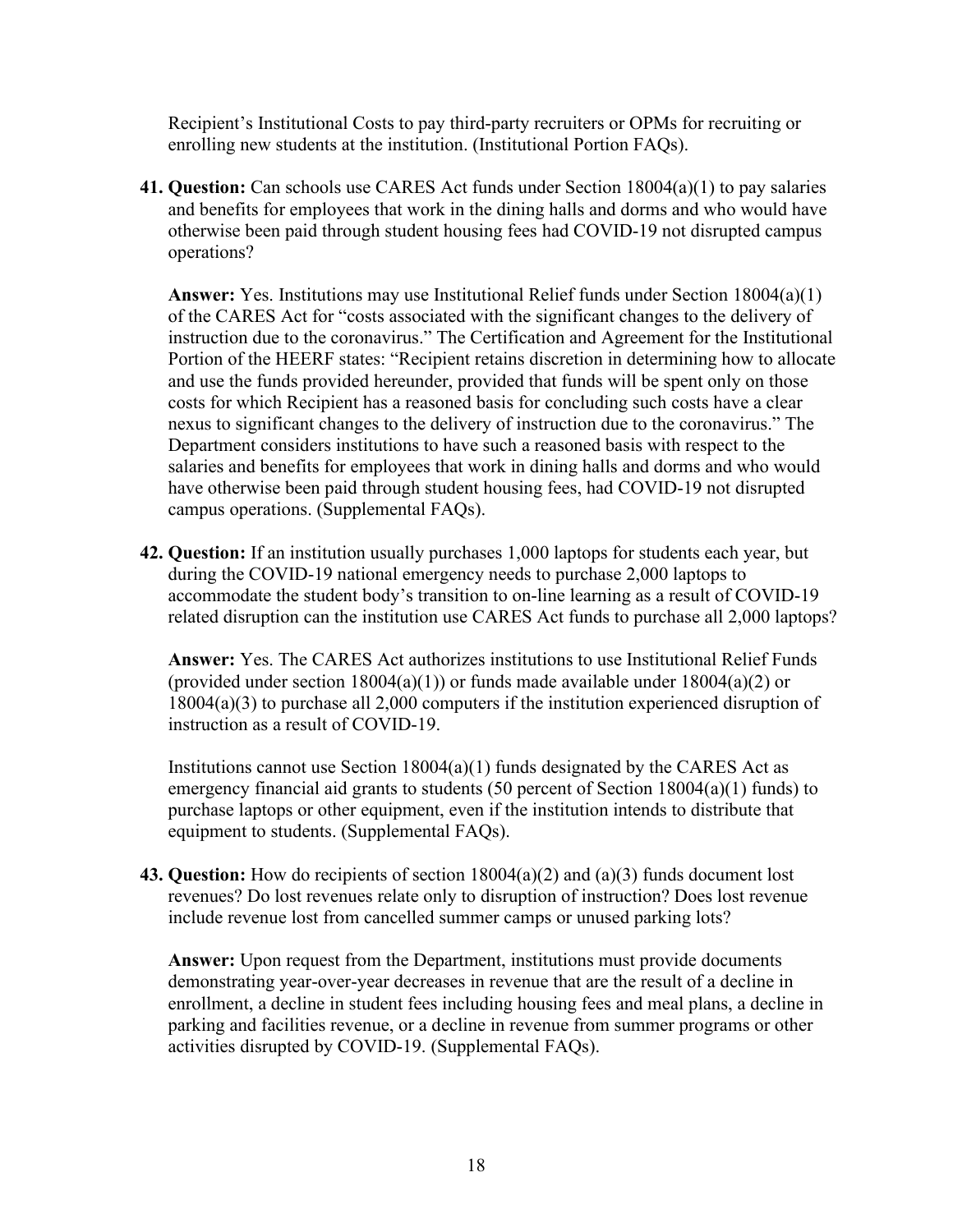**44. Question:** Can an institution use the Institutional Portion of its allocation under section 18004(a)(1) to cover losses in revenue?

**Answer:** No. The Institutional Portion of a grantee's 18004(a)(1) award may not be used to simply defray revenue losses. Rather, the institution must use these funds to pay expenses encumbered as a result of "significant changes to the delivery of instruction due to the coronavirus" under 18004(c). However, an institution that received funds under either section 18004(a)(2) or 18004(a)(3) of the CARES Act may use those allocations for the purpose of defraying expenses, including lost revenue.

Institutions must, consistent with the recordkeeping requirements in the Uniform Guidance [\(2 CFR §§ 200.333-200.337\)](https://www.ecfr.gov/cgi-bin/text-idx?SID=e2a25ae343c798d7ae52937be4fad7eb&mc=true&node=sg2.1.200_1332.sg6&rgn=div7), document any offsets in lost revenue by comparing year-to-year revenue and describing how the shortfall in tuition is impacting the institution's budget. The institution must also track how these funds were spent and report those uses accurately in its required quarterly and annual reports. (Round 3 FAQs).

**45. Question:** Can the Institutional Portion of my institution's allocation under section 18004(a)(1) of the Coronavirus Aid, Relief, and Economic Security (CARES) Act be used to purchase COVID-19-related essentials such as thermometers, cleaning supplies, or other supplies for sanitizing a facility?

**Answer:** Yes. Purchases to ensure the physical safety of students on campus is an allowable use of a grantee's Institutional Portion of its allocation under section 18004(a)(1) of the CARES Act, when these costs are new or added and needed to implement "significant changes to the delivery of instruction due to the coronavirus." This may include the reasonable costs of cleaning supplies, facility cleaning, or the purchase of items to help detect or prevent the spread of COVID-19 (e.g., thermometers, plastic barriers, or face masks). Grantees may also use these funds to make nonpermanent changes to existing facilities to ensure social distancing.

As with all grant costs, institutions must maintain adequate documentation as required by 2 CFR  $\S 200.333$  and  $2$  CFR  $\S 200.403(g)$  to support the reasonableness of these costs, consistent with the cost principles in [2 CFR part 200 subpart E of the Uniform Guidance.](https://www.ecfr.gov/cgi-bin/text-idx?SID=377b5d764a13664d69f2cf5a66b8629a&mc=true&node=pt2.1.200&rgn=div5#sp2.1.200.e) (Round 3 FAQs).

**46. Question:** During the COVID-19 crisis while campuses were closed, my institution's instructors taught online and therefore took little to no vacation time off. Upon the reopening of campuses, my institution will need all its instructors on campus to cover extended campus hours due to added classes to accommodate social distancing guidelines and to make up lost classroom time. As a result, to retain instructors, my institution would like to offer instructors the option to "buy out" an additional week of vacation time, to enable my institution to provide as smooth a transition for students as possible.

My institution's current policy enables instructors to buy out one week of vacation time. The revised policy will save on instructional overtime and the need for additional instructors. Can my institution be reimbursed for the second one-week vacation buyout of instructor vacation?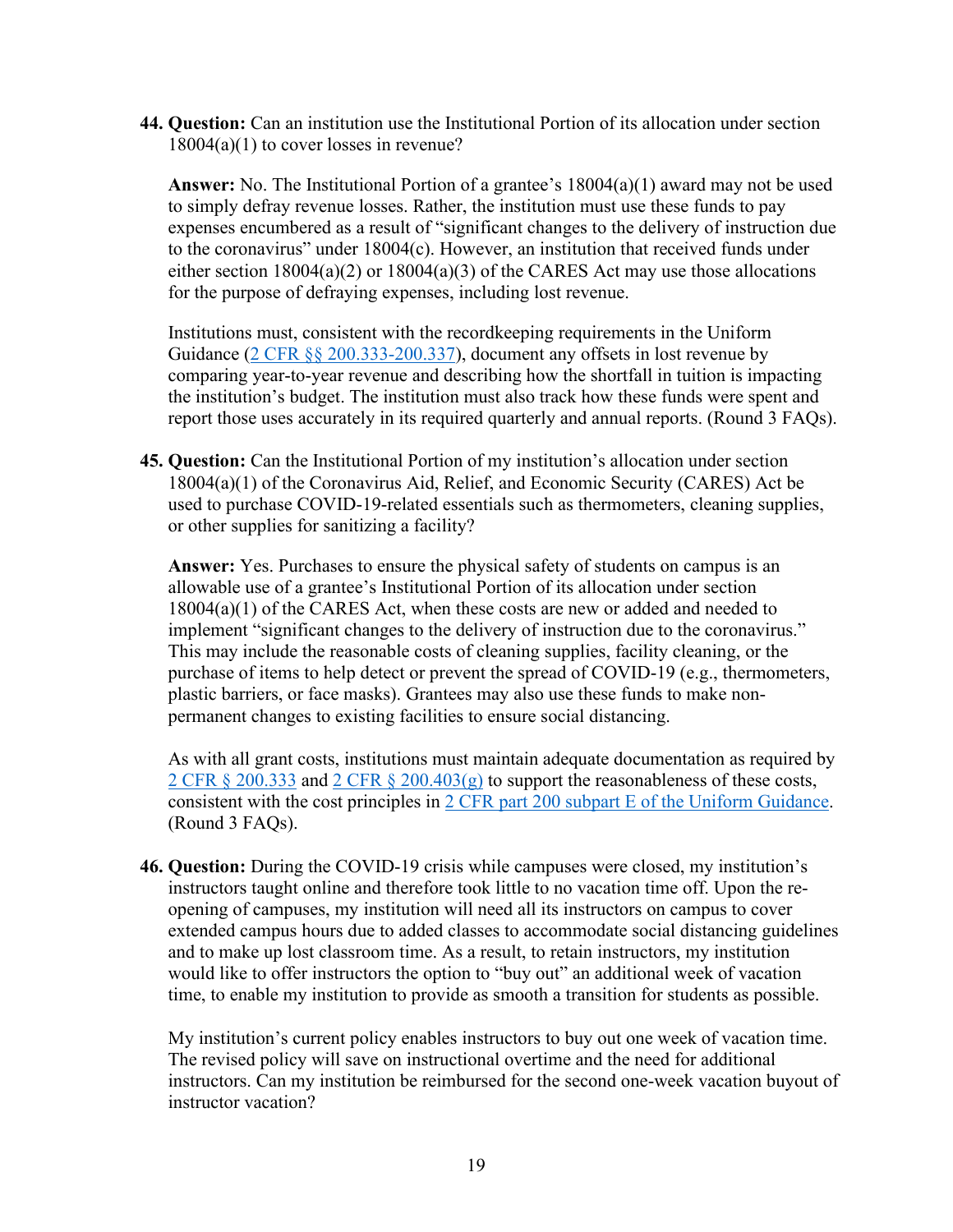**Answer:** Yes. If due to the "significant changes to the delivery of instruction due to the coronavirus" you anticipate that instructional staff may not have the ability to utilize vacation days or paid time off (PTO) in order to implement such changes to the delivery of instruction to serve their student community, you may utilize the Institutional Portion of your allocation under section 18004(a)(1) of the CARES Act to establish or expand a PTO buyback program for affected employees. (Round 3 FAQs).

**47. Question:** May an institution use the Institutional Portion of its allocation under section 18004(a)(1) of the CARES Act to upgrade its computer systems to facilitate distance learning?

**Answer:** Yes. An institution may use funds from the Institutional Portion of its section 18004(a)(1) allocation to purchase equipment or software, pay for online licensing fees, or pay for internet service to enable students to transition to distance learning as such costs are associated with a significant change in the delivery of instruction due to the coronavirus. An institution may also use Institutional Portion funds for any other costs for computer system upgrades that are reasonably related to "significant changes to the delivery of instruction due to the coronavirus." This would not include, for example, previously planned upgrades to computer systems. (Round 3 FAQs).

**48. Question:** My institution did not receive a Paycheck Protection Program (PPP) loan when the program first started. There is a three-week period for which salaries for instructors were not covered by the PPP loan my institution later received. May my institution use its allocation under section  $18004(a)(1)$  to be reimbursed for the payment of such instructor salaries?

**Answer:** It depends. If, for example, the institution decided to reimburse students for some or all of the tuition they had originally paid for instruction during the COVID-19 period, and the three week period was included in the portion of the term for which the student was reimbursed, but the institution continued to provide instruction during that period, then the institution would be permitted to use part of the institution's allocation under section 18004(a)(1) of the CARES Act to reimburse itself for those salary expenses. In addition, if the institution had to hire additional instructors during this period to accommodate the increased demands of online instruction, to reduce class sizes to enable social distancing, or to help instructors adjust to online teaching, then the institution can reimburse itself for those added salary costs using part of its institutional share under section 18004(a)(1) of the CARES Act.

However, if there were no changes in the number of faculty who taught during those three weeks due to COVID-19, and the institution did not refund students for tuition payments made during that three week period, then the institution would not be permitted to use part of its institutional portion of the funds provided under 18004(a)(1) of the CARES Act.

The institution could, however, use formula funds received under sections  $18004(a)(2)$  or 18004(a)(3), if applicable, to reimburse itself for salaries paid during that three week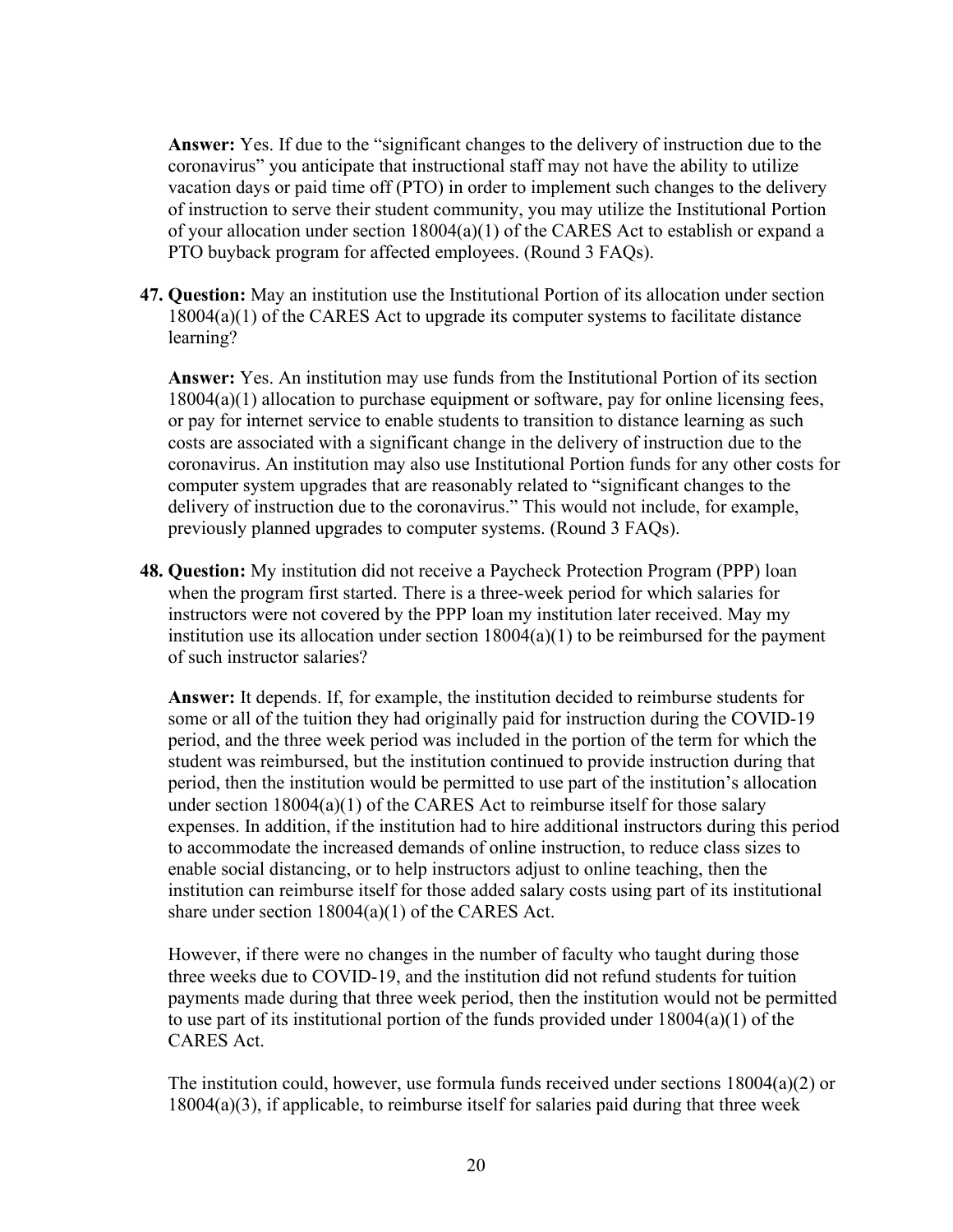period, even if there were not changes in the number of instructors paid during that period. (Round 3 FAQs).

**49. Question:** At my institution, administrators' roles are quite varied and includes some high-level officer roles, such as our Chief Fiscal Officer. These administrators, however, do not earn "highest" executives' salaries. If administrators performed numerous COVID-19 related tasks in developing and implementing changes to the delivery of instruction due to the coronavirus, may they be compensated from the institution's allocations under Sections  $18004(a)(1)$ , (2) and (3) of the CARES Act?

**Answer:** It depends on the source of the expenditure. Institutions may use the Institutional Portion of their section  $18004(a)(1)$  allocation under the CARES Act for "any costs associated with the significant changes to the delivery of instruction due to the coronavirus." However, as stated in the [Certificate and Agreement for the Institutional](https://www2.ed.gov/about/offices/list/ope/heerfInstitutionalcertificationagreement42020v2.pdf)  [Portion](https://www2.ed.gov/about/offices/list/ope/heerfInstitutionalcertificationagreement42020v2.pdf) of the Section 18004(a)(1) allocation:

The Department would not consider the following Recipient's Institutional Portion to be related to significant changes to the delivery of instruction due to the coronavirus, and therefore would not view them as allowable expenditures: senior administrator and/or executive salaries, benefits, bonuses, contracts, incentives; stock buybacks, shareholder dividends, capital distributions, and stock options; and any other cash or other benefit for a senior administrator or executive.

Such executive and senior administrators' salaries would normally have been paid regardless of the coronavirus and do not meet the standard for costs associated with significant changes to the delivery of instruction due to the coronavirus. Further, the Student Aid Portion of institutions' section  $18004(a)(1)$  allocation is for emergency financial aid grants to students and cannot be used for such expenses. The same prohibition described above is found in the Certification and Agreement for (a)(2) and (a)(3) funds as well.<sup>[5](#page-20-0)</sup>

**50. Question:** Our institution would like to hire an individual that would be solely dedicated for COVID-19-related work. Would this be an allowable  $cost?$ <sup>[6](#page-20-1)</sup>

**Answer:** Yes. An institution may use HEERF funds to hire additional personnel when those personnel costs are new or added to respond to "significant changes to the delivery of instruction due to the coronavirus." If an employee's duties are only partially to address or respond to "significant changes to the delivery of instruction due to the coronavirus," the institution may use HEERF funds for only the pro-rated share of hours or effort that employee spends to respond to coronavirus.

<span id="page-20-0"></span> $5$  This FAQ has been updated on November 20, 2020 to clarify that the prohibition on expending HEERF grant funds on senior administrator and/or executive salaries, benefits, etc. is also found in the Certification and Agreement for  $(a)(2)$  and  $(a)(3)$  funds as well.

<span id="page-20-1"></span> $6$  For Section 18004(a)(1) Institutional Portion funds.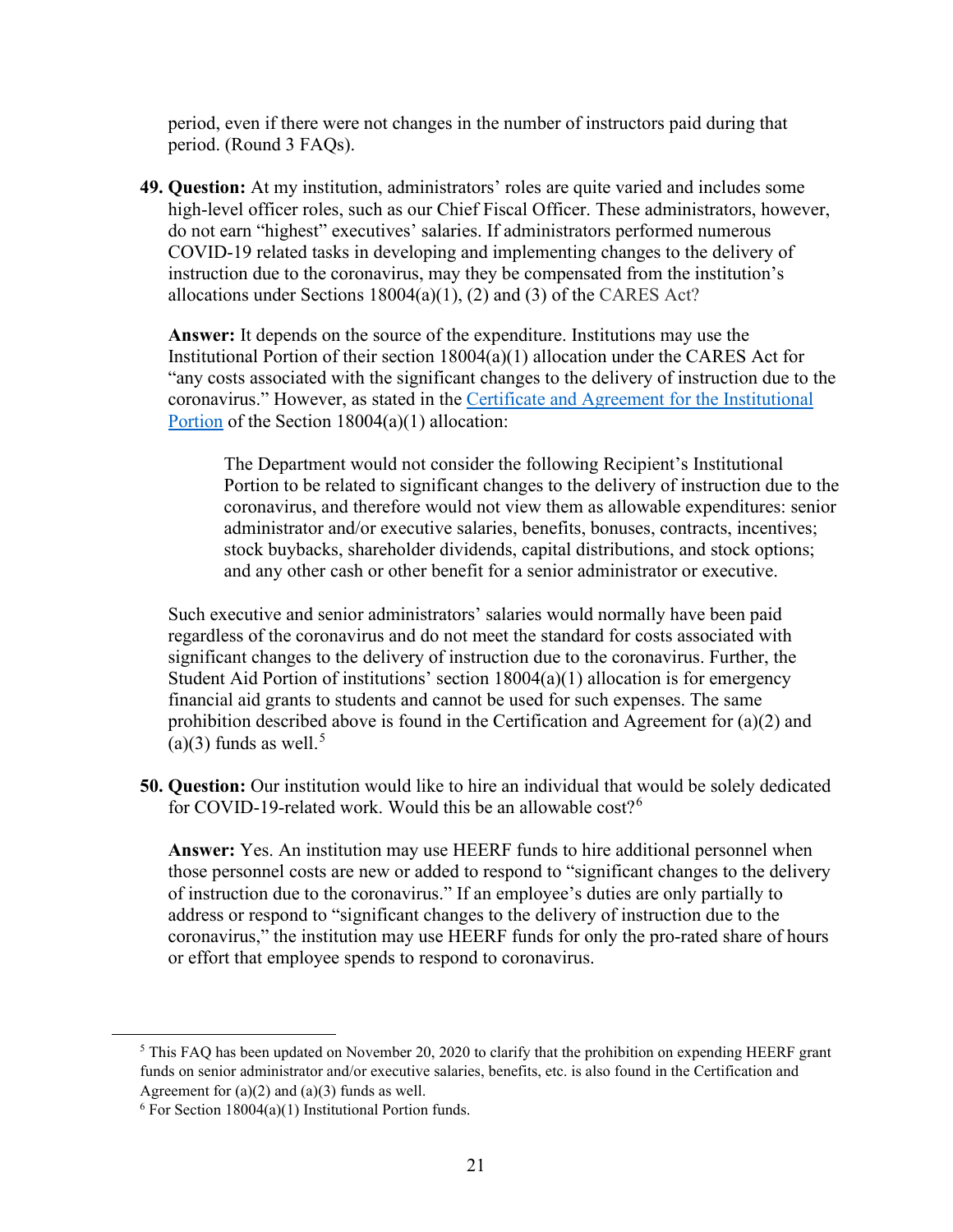Note that as provided in the Recipient's Funding Certification and Agreement for the [Institutional Portion](https://www2.ed.gov/about/offices/list/ope/heerfInstitutionalcertificationagreement42020v2.pdf) of section 18004(a)(1) CARES Act, the Department would not consider senior administrator and/or executive personnel costs to meet this standard. (Round 3 FAQs).

#### <span id="page-21-0"></span>**G.Data Collection**

**51. Question:** What data will the Department require institutions to report after disbursement of emergency financial aid grants to students?

**Answer:** As explained in the Funding Certification and Agreement for the Emergency Financial Aid Grants to Students, each institution will report to the Secretary the following: how grants were distributed to students, how the amount of each grant was calculated, and any instructions or directions that the institution gave to students about the grant. Institutions must also comply with the reporting requirements under Section 15011 of the CARES Act. The Department will publish a notice in the Federal Register to provide instructions to institutions on these reporting requirements. (Student Portion  $\text{FAQs}$ ).<sup>[7](#page-21-2)</sup>

**52. Question:** What data will the Department require institutions to report after disbursement of the Recipient's Institutional Costs?

**Answer:** As explained in the Funding Certification and Agreement for the Institutional Portion of the Higher Education Emergency Relief Fund, the institution should be prepared to report the use of the funds for Recipient's Institutional Costs, demonstrating such use was in accordance with Section 18004(c), accounting for the amount of reimbursements to the Recipient for costs related to refunds made to students for housing, food, or other services that Recipient could no longer provide, and describing any internal controls Recipient has in place to ensure that funds were used for allowable purposes and in accordance with cash management principles. The Department will publish a notice in the Federal Register to provide instructions to institutions on these reporting requirements. The Department encourages institutions to keep detailed records of how they are expending all funds received under the HEERF. (Institutional Portion FAQs). $8$ 

### <span id="page-21-1"></span>**H.More Information**

**53. Question:** Where can institutions locate additional resources and information related to emergency financial aid grants to students?

<span id="page-21-2"></span> $<sup>7</sup>$  For updated reporting information, please see our HEERF Reporting and Data Collection webpage here:</sup> [https://www2.ed.gov/about/offices/list/ope/heerfreporting.html.](https://www2.ed.gov/about/offices/list/ope/heerfreporting.html)

<span id="page-21-3"></span> $8$  For updated reporting information, please see our HEERF Reporting and Data Collection webpage here: [https://www2.ed.gov/about/offices/list/ope/heerfreporting.html.](https://www2.ed.gov/about/offices/list/ope/heerfreporting.html)